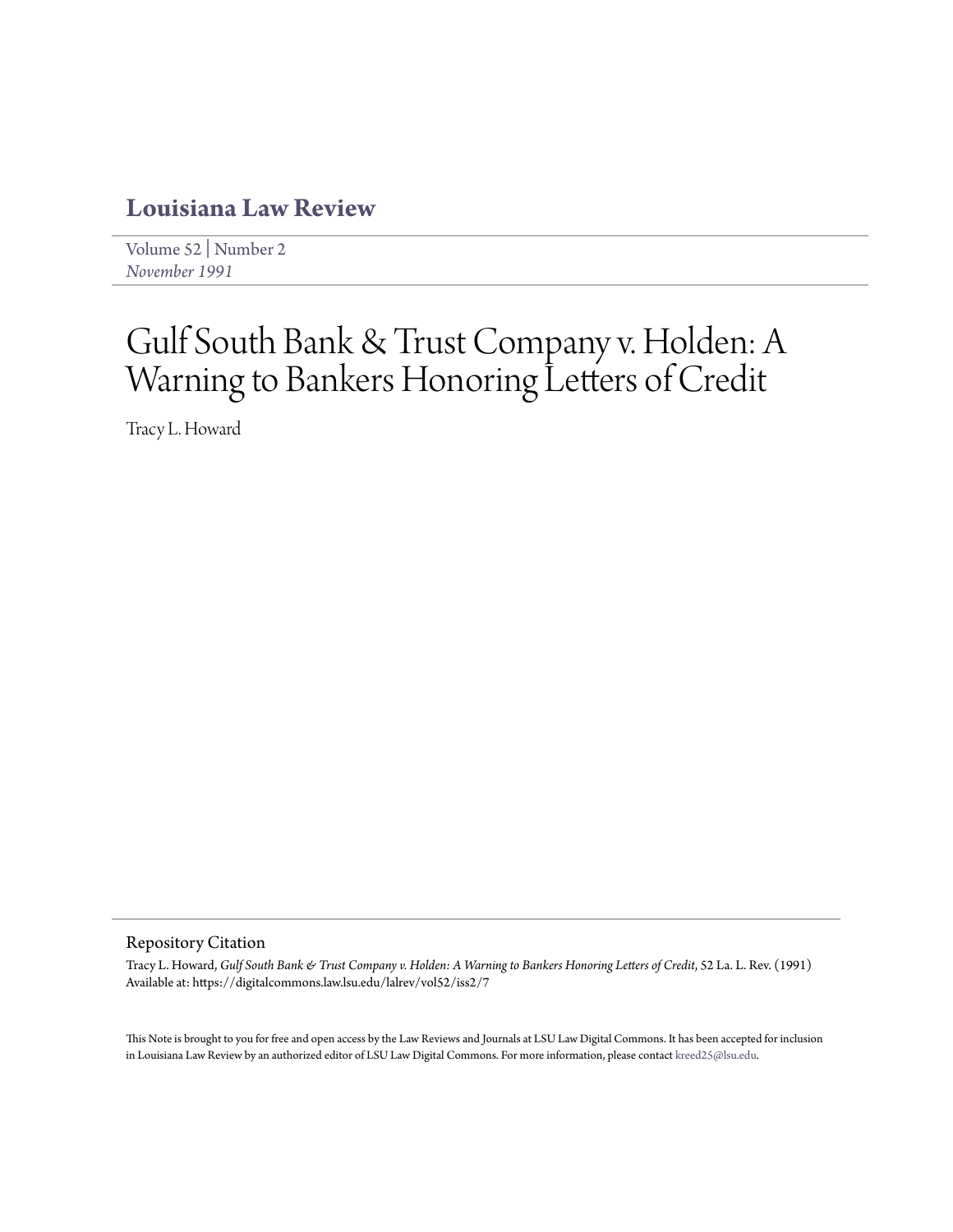### **NOTES**

## *Gulf South* Bank *&* Trust *Company v. Holden: A* Warning to Bankers Honoring Letters of Credit

#### **I. INTRODUCTION**

In Gulf South Bank *& Trust* Co. *v.* Holden,' the Louisiana Fourth Circuit Court of Appeal held that a bank which paid on a letter of credit was not entitled to recover reimbursement from its customer where the documents presented did not strictly comply with the terms of the letter of credit agreement. Specifically, the court refused to allow the bank to recover on a promissory note executed to secure the issuance of the letter of credit. **By** its ruling, the court of appeal reversed the trial court which had rendered a judgment in favor of the bank. The appellate court's rationale in so holding was based on two factors: **(1)** Gulf South Bank and Trust (hereinafter **GSBT)** breached the terms of the credit agreement **by** funding without complying precisely with **all of** its requirements; and (2) **GSBT** paid on the letter of credit after the term of the agreement had expired.

Eric Holden was one of five members of Deeks Limited (hereinafter Deeks), a limited partnership, which sought to invest in Contessa Vali Thoroughbred Syndicate (hereinafter Syndicate). Deeks was one of fifteen investors in Syndicate, each of whom was required to invest \$20,000. Pursuant to this enterprise, Deeks sought the issuance of a \$20,000 letter of credit from **GSBT.** The bank complied with the request and issued the letter on December **11, 1984.2** According to **GSBT,** the letter of credit was secured **by** a \$4,000 promissory note from each member of Deeks.3 Eric Holden's note was dated December 21, **1982,** almost two years prior to the issuance of the credit. **GSBT** also issued the Syndicate a **\$300,000** line of credit which was secured not only **by** the

**3. Id.** at **1132.**

Copyright 1991, by LOUISIANA LAW REVIEW.

**I. 562** So. **2d 1132** (La. **App.** 4th Cir. **1990).**

**<sup>2.</sup>** The letter of credit provided that a request to **GSBT** for payment would be honored on sight when **". . .** accompanied **by** an affidavit signed **by** an officer of the holder of this Letter of Credit certifying that (i) a default exists under any loan of Contessa Vali Thoroughbred Syndicate, a Louisiana Partnership in Commendam, due such holder which this Letter of Credit may secure." **Id.** at **1133.**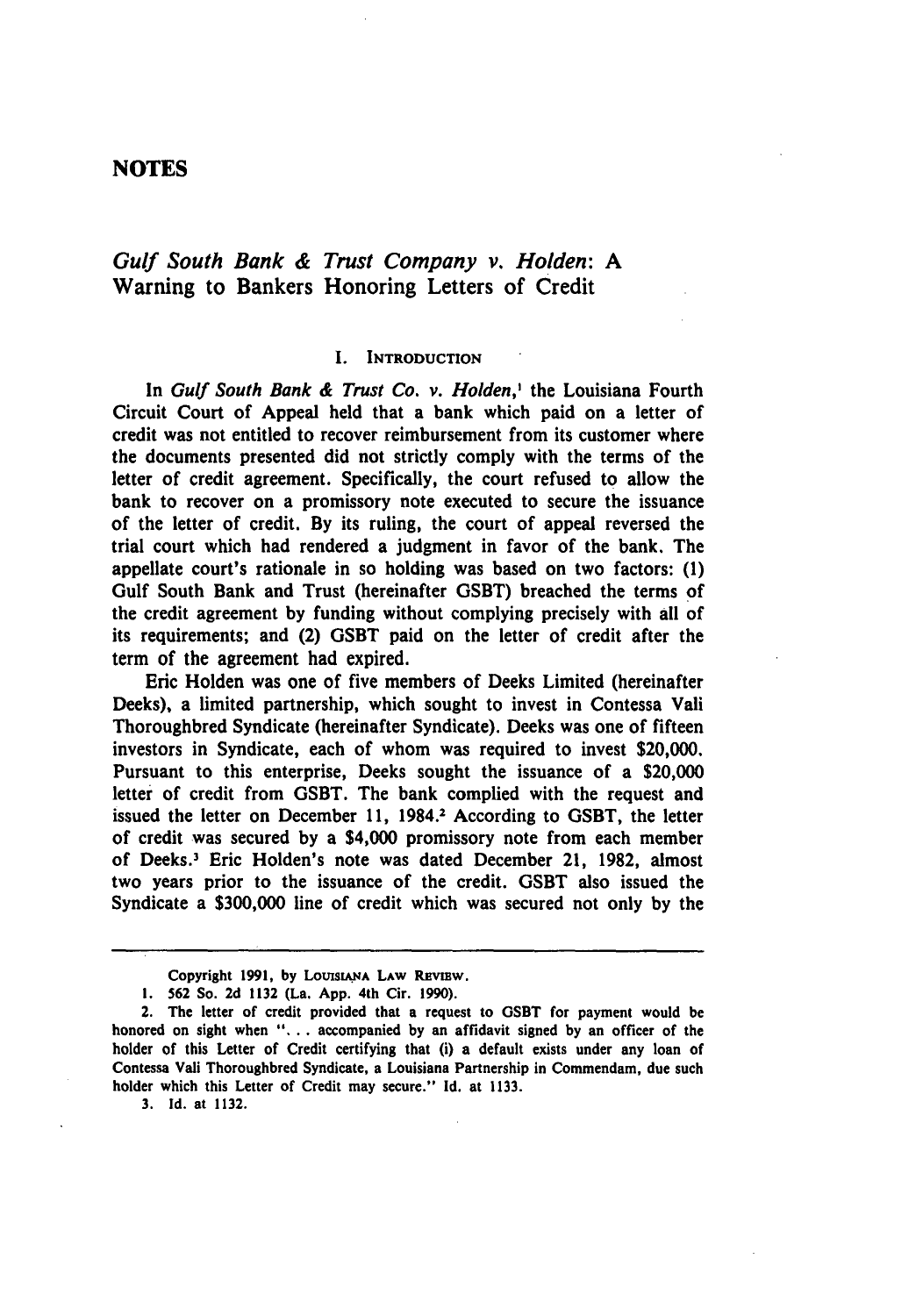Deeks letter of credit but letters from the fourteen other investors.4 On December **26, 1985, GSBT** called the letter of credit and applied the funds to Syndicate's loan. At the time the letter of credit was called, Syndicate had borrowed **\$295,000** against the **\$300,000** credit line established with **GSBT.**

Although **GSBT** received payment on the promissory notes of four members of Deeks, Holden refused to pay, claiming that the bank breached the contract for lack of consideration. The court of appeal agreed that Holden was not responsible to pay the note. It grounded its holding not on whether Holden had a defense to payment but on factors pertaining to the letter of credit agreement. In any event, the effect of the decision was to grant Holden a \$4,000 windfall which in turn caused the bank a \$4,000 loss plus interest.

The *Holden* opinion raises a significant question as to the standard of compliance Louisiana courts require banks to satisfy pursuant to payment on letters of credit, particularly in wrongful honor cases. The decision on its face suggests that a bank which pays on a letter of credit, despite minor discrepancies between the documents presented and the credit agreement requirements, will have no right of reimbursement from its customers. Stated differently, *Holden* indicates that banks will be held to a strict compliance standard in those cases in which it chooses to pay on a letter of credit. This case is troublesome, however, because the court seemed to get tied up in letter of credit law and perhaps missed the central issue the suit raised: whether Holden, as an obligor on a promissory note, had any defense of payment to **GSBT.**

This note will evaluate the holding and rationale of *Holden* **by** considering several factors. First, this note will present an overview of the essential aspects of the letter of credit arrangement and will suggest that the facts in *Holden* present an anomaly vis-A-vis the typical letter of credit arrangement. Second, this note will focus specifically on the two issues the court deemed decisive for its holding: **(1)** the timeliness of the payment on the letter; and (2) the nature of compliance required pursuant to such payment. Third, this note will address whether unjust enrichment may have provided an additional basis on which GSBT could have recovered. Fourth, the case of *Scott v. Bank of Coushatta'* will be considered in order to show that this case, in conjunction with *Holden,* places a strict duty on a bank to exercise the utmost caution in its dealings with customers. Finally, in light of the stringent compliance

<sup>4.</sup> For an interesting discussion of Letters of Credit in limited partnership financing, see T.W. Grebenar and T.H. Young, Letters of Credit in Limited Partnership Financing-**A** Legal Time Bomb?, in Letters of Credit: Current Thinking in America (W. Hillman ed. **1987).**

**<sup>5.</sup> 512** So. **2d 356** (La. **1987).**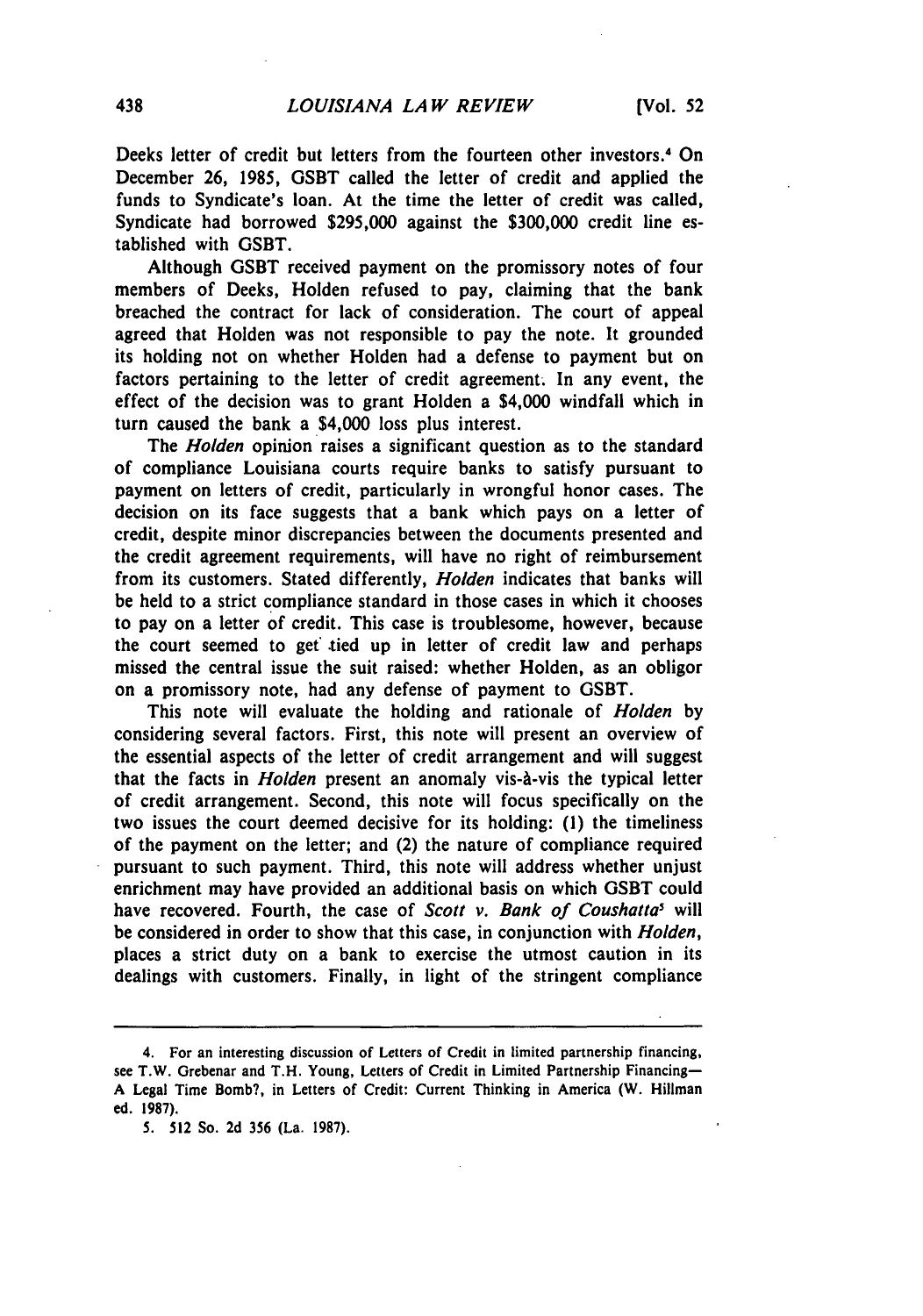#### *NOTES*

standards *Holden* sets forth, this note will propose several guidelines to protect banks from the problems this case presents for banking activities.

#### **II.** PRECEPTS **OF THE LETTER OF CREDIT ARRANGEMENT**

#### General Precepts

The letter of credit is a useful financing mechanism which provides the credit of a third party, generally a bank, as an independent assurance of payment to another party. <sup>6</sup>**A** letter of credit is "an engagement **by** a bank or other person made **by** the request of a customer **...** that the issuer will honor drafts or other demands for payment upon compliance with the conditions specified in the credit."<sup>7</sup> This arrangement normally consists of at least three parties: **(1)** the customer or buyer who causes an issuer to issue a credit;<sup>8</sup> (2) an issuer who issues the credit; 9 and **(3)** the beneficiary of a credit who is entitled under the terms of the agreement to draw or demand payment.<sup>10</sup>

One of the significant features of the letter of credit arrangement is that each of the contracts between the respective parties is independent of the others. This principle is critical to the successful function of the letter of credit.<sup>11</sup> Thus, if the beneficiary presents documents that con-

**8.** La. R.S. **10:5-103(1)(g) (1983).**

**9.** La. R.S. 10:5-103(!)(c) **(1983).** In addition to the issuer, oftentimes there is a confirming bank which honors a letter of credit already issued **by** another bank and engages that the letter of credit will be honored **by** the issuer or a third bank. La. R.S. **10:5-103(l)(f) (1983);** see also Leon, supra note **6,** at 436.

**10.** La. R.S. **10:5-103(1)(d) (1983).**

**11.** Hotchkiss, supra note **7,** at **290;** see also Philadelphia Gear Corp. v. Central Bank, **717 F.2d 230, 235** (5th Cir.), reh'g denied, **720 F.2d 1291 (1983);** Auto Servicio v. Compania Anonima Venezolana, **586** F. Supp. **259, 263 (E.D.** La. 1984), aff'd, **765**

**<sup>6.</sup>** Leon, Letters of Credit: **A** Primer, 45 **Md.** L. Rev. 432 **(1986)** [hereinafter Leon]; see generally Comment, Letters of Credit: Current Theories and Usages, **39** La. L. Rev. **581 (1979);** Hillman, An Introductory Lecture on Letters of Credit, in Letters of Credit: Current Thinking in America (W. Hillman ed. **1987);** H. Harfield, Bank Credits and Acceptances (5th **ed.** 1974).

**<sup>7.</sup>** La. R.S. 10:5-103(l)(a) **(1983).** Although the statute requires "compliance," there is no statutory reference to the standard of compliance. The nature of the standard has become a question for the courts and varies not only from case to case but from jurisdiction to jurisdiction. The Uniform Commercial Code **(UCC)** is a matter of state law and thus each jurisdiction interprets the compliance standard independently from other jurisdictions. Furthermore, federal courts that hear letter of credit cases under diversity jurisdiction are bound to apply state law pursuant to the Erie rule; cf. Erie Railroad Co. v. Tompkins, 304 **U.S.** 64, **58 S.** Ct. **817 (1938);** see Hotchkiss, Strict Compliance in Letter-of-Credit Law: How Uniform is the Uniform Commercial Code?, **23 U.C.C. L.J. 288, 289 (1991)** [hereinafter Hotchkiss]; Task Force on the Study of **UCC** Article 5, An Examination of **U.C.C.** Article 5 (Letters of Credit). 45 Bus. Law. **1521, 1531 (1990).**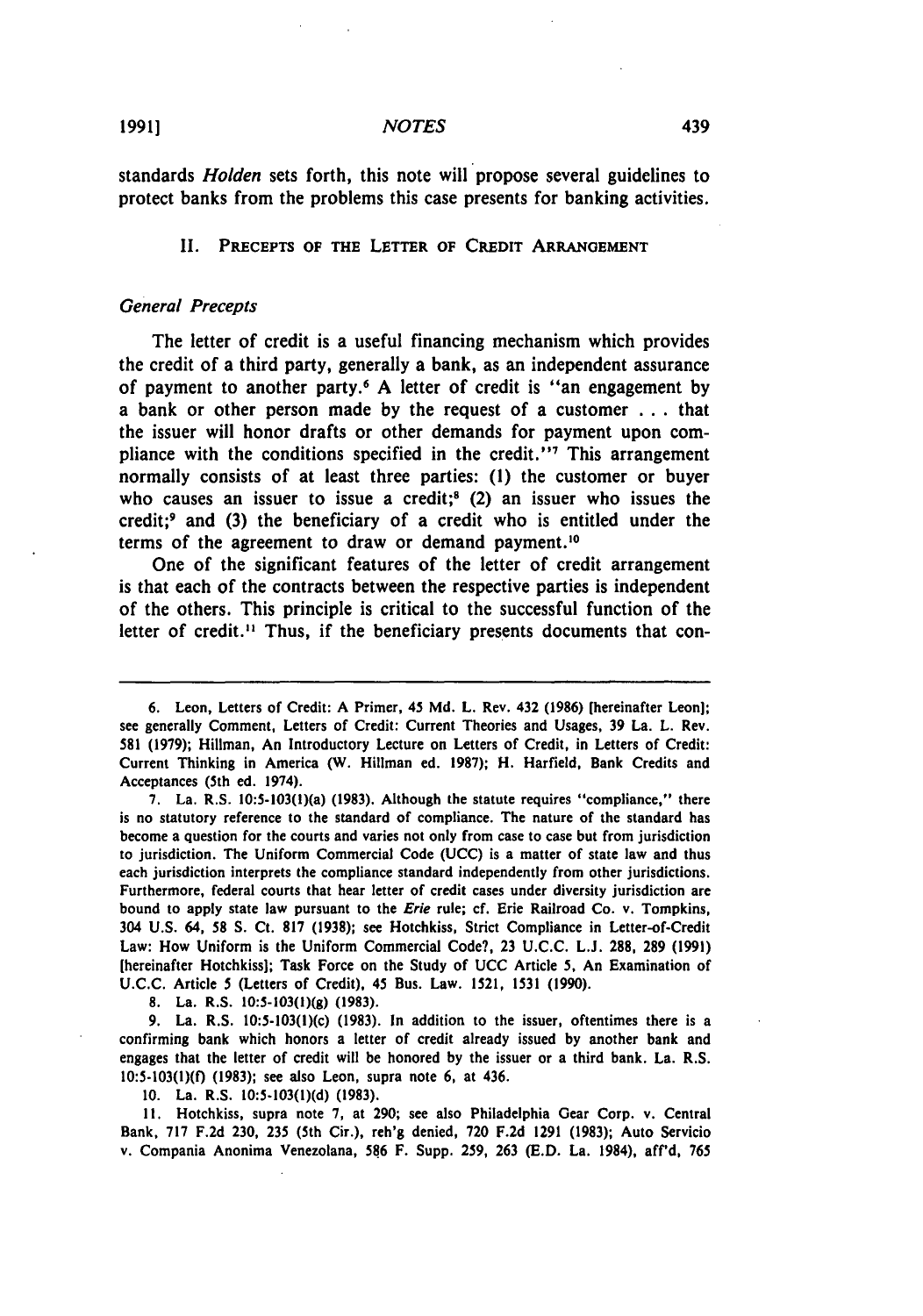form to the terms of the letter of credit agreement, the bank is under an independent duty to pay despite any problems which may or may not exist in the underlying contract between the beneficiary and cus**tomer.** <sup>12</sup>

The independence principle has particular application to what is called a "guarantee" or "standby" letter of credit, the kind found in *Holden.* This type of credit arrangement is used in situations in which one party seeks to protect itself from another party's inability to perform. Professor Leon aptly describes the nature of the "standby" agreement:

Because a standby letter of credit is payable upon the default of a party to perform its obligation, this type of credit is in the nature of a loan from the issuer to the customer, and a guarantee from the issuer to the beneficiary. It is, however, legally distinguishable from a guarantee and because of the independence principle, it actually offers the beneficiary more security than a guarantee. $13$ 

The duty the bank owes its customer is to examine the documents presented so as to ascertain whether on their face, they comply with the terms of the credit.<sup>14</sup> The banker must use "care" under the applicable **UCC** provision"5 and must use "reasonable care" under the **UCP.16** The bank, however, assumes no liability for the genuineness,

12. The principle of independence is set forth in La. R.S. 10:5-114(1) **(1983** and Supp. **1991).** It states in pertinent part:

An issuer must honor a draft or demand for payment which complies with the terms of the relevant credit regardless of whether the goods or documents conform to the underlying contract between the customer and the beneficiary.

The independence principle is also found in Article 3 of the Uniform Customs and Practices for Documentary Credits **(UCP)** which states:

Credits, **by** their nature, are separate transactions from the sales or other contract(s) on which they may be based and banks are in no way concerned with or bound **by** such contract(s), even if any reference whatsoever to such contract(s) is included in the credit.

Parties to a letter of credit may subject their agreement to the **UCP** rules adopted **by** the International Chamber of Commerce **(1983** revision). See, e.g., First Nat'l Bank v. Carmouche, **515** So. **2d 785, 787** n.2 (La. **1987).** These rules apply only to documentary letters of credit issued **by** banks, will **be** binding on parties only to the extent they agree to be bound, and may be used **by** courts as suppletive rules in contract resolution disputes; see Hawkland & Holland, **UCC** Series § **5-102:07 (1986);** Leon, supra note **6,** at 439.

**13.** Leon, supra note **6,** at 443 (footnote omitted).

14. La. R.S. **10:5-109(2) (1983).**

**15. Id.**

**16. UCP** art. **15** (rev. **1983).**

**F.2d 1306** (5th Cir. **1985)** (applying Louisiana law); First National Bank v. Carmouche, **515** So. **2d 785, 788** (La. **1987).** Berry v. Bank of Louisiana, 439 So. **2d 1166, 1168** (La. **App.** 4th Cir. **1983);** Schweibish v. Pontchartrain State Bank, **389** So. **2d 731,** 735 (La. **App.** 4th Cir. **1980),** writ denied, **396** So. **2d 885 (1981).**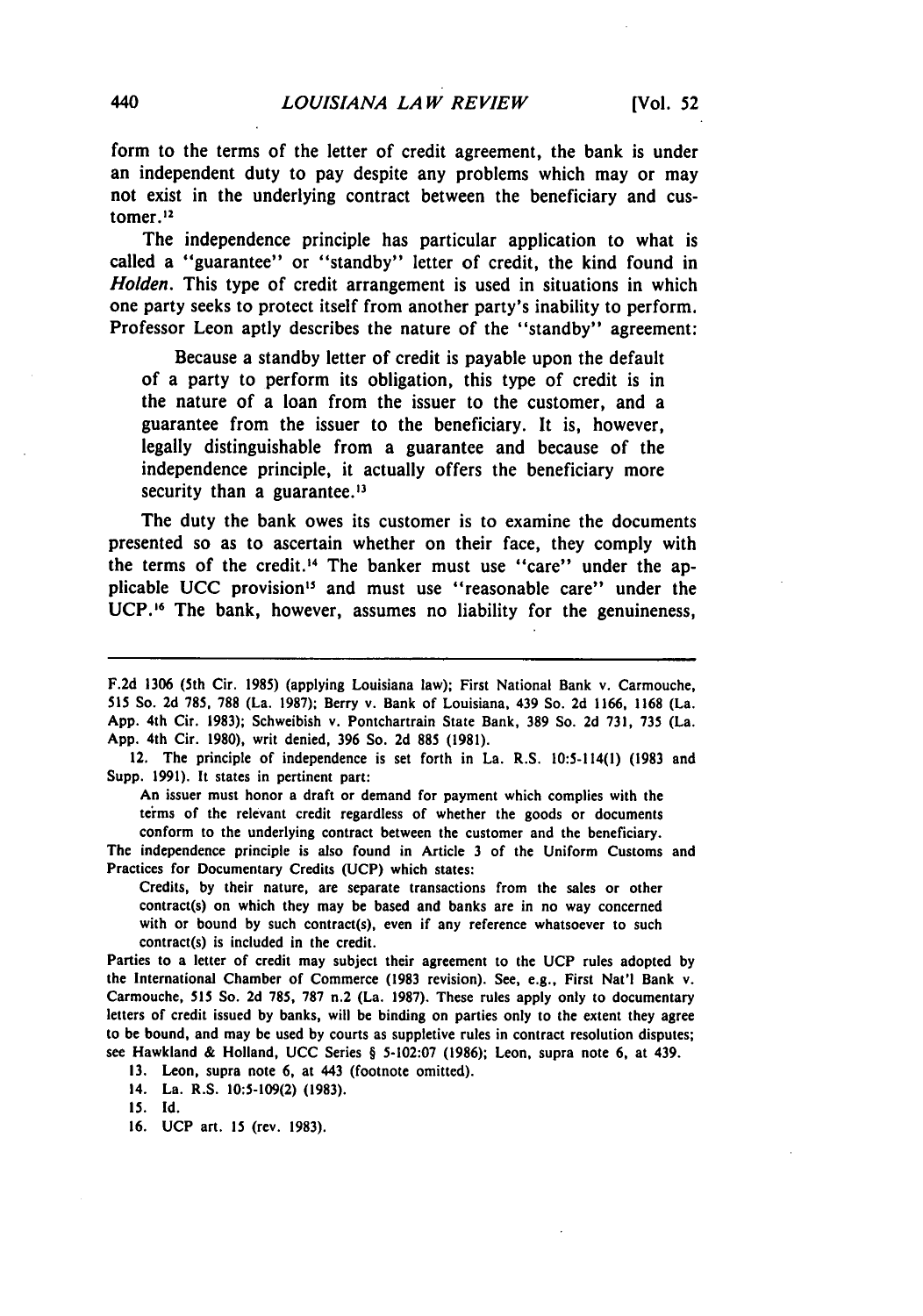falsification, or effect of any document which appears on its face to be regular." The bank, as well as other parties to the arrangement, does have an additional duty to exercise good faith in the performance and enforcement of every contract.<sup>18</sup>

#### *Application of Precepts to* Holden

The facts in *Holden* are distinguishable from typical cases in which there are at least three different parties: issuer, customer, and beneficiary. 19 In *Holden,* **GSBT** reacquired the letter of credit it had issued to Syndicate, although the facts of the case fail to suggest a link as to how **GSBT** actually received it. **GSBT,** from a functional standpoint, actually became both the issuer and beneficiary (at least its transferee), since the credit was used to secure the loan to Syndicate.<sup>20</sup>

It would seem that the policies favoring strict compliance in a case where the issuer pays a third party to the detriment of the customer are inapposite to the facts presented in *Holden.* Here, all the bank had done, functionally, was to exercise a right of set off against the Syndicate loan. Because **GSBT** owed a debt to Syndicate (obligation to pay on the letter of credit) and Syndicate owed a debt to **GSBT** (obligation to pay on the loan), the bank became both obligor and obligee. Thus, although in a technical sense, one might view **GSBT** as having paid on the letter of credit, practically, **by** a mere paper transaction, the bank set off the debt Syndicate owed **by** funding its account with the amount of the letter of credit.<sup>21</sup> There would seem to be little justification for

21. La. R.S. **6:316(C)** (Supp. **1991)** gives banks the privilege of set off. It states in Section **C:**

In the event that the depositor should default under any loan, extension of credit or other direct or indirect obligation of any nature and kind whatsoever in favor of the depository bank, the bank shall have the right to apply any and all funds that the depositor then has on deposit with the bank or on which the bank has taken a security interest under Chapter **9** of the Louisiana Commercial Laws (R.S. **10:9-101,** et seq.) towards the payment of the depositor's indebtedness or obligations, whether such payment satisfies the indebtedness or obligations in whole or in part. The exercise of the bank's remedies under this Subsection shall not affect any other rights and remedies available to the bank

**<sup>17.</sup>** La. R.S. **10:5-109(2) (1983).**

**<sup>18.</sup>** La. R.S. 10:1.201 and **-203 (1983** and Supp. **1991).**

**<sup>19.</sup> E.g.,** First Nat'l Bank v. Carmouche, **515** So. **2d 785** (La. **1987);** this case actually involved four parties: an issuing bank, a customer, a beneficiary, and a draft endorsee.

<sup>20.</sup> The bank promised that it would not call the note unless it had to pay on the letter of credit. **Why** the parties went the route of acquiring a letter of credit to ensure the loan to Syndicate is unclear. It would seem that Syndicate could have simply gone to the bank and requested a loan to be secured **by** other collateral or individual promissory notes such as the one Holden signed.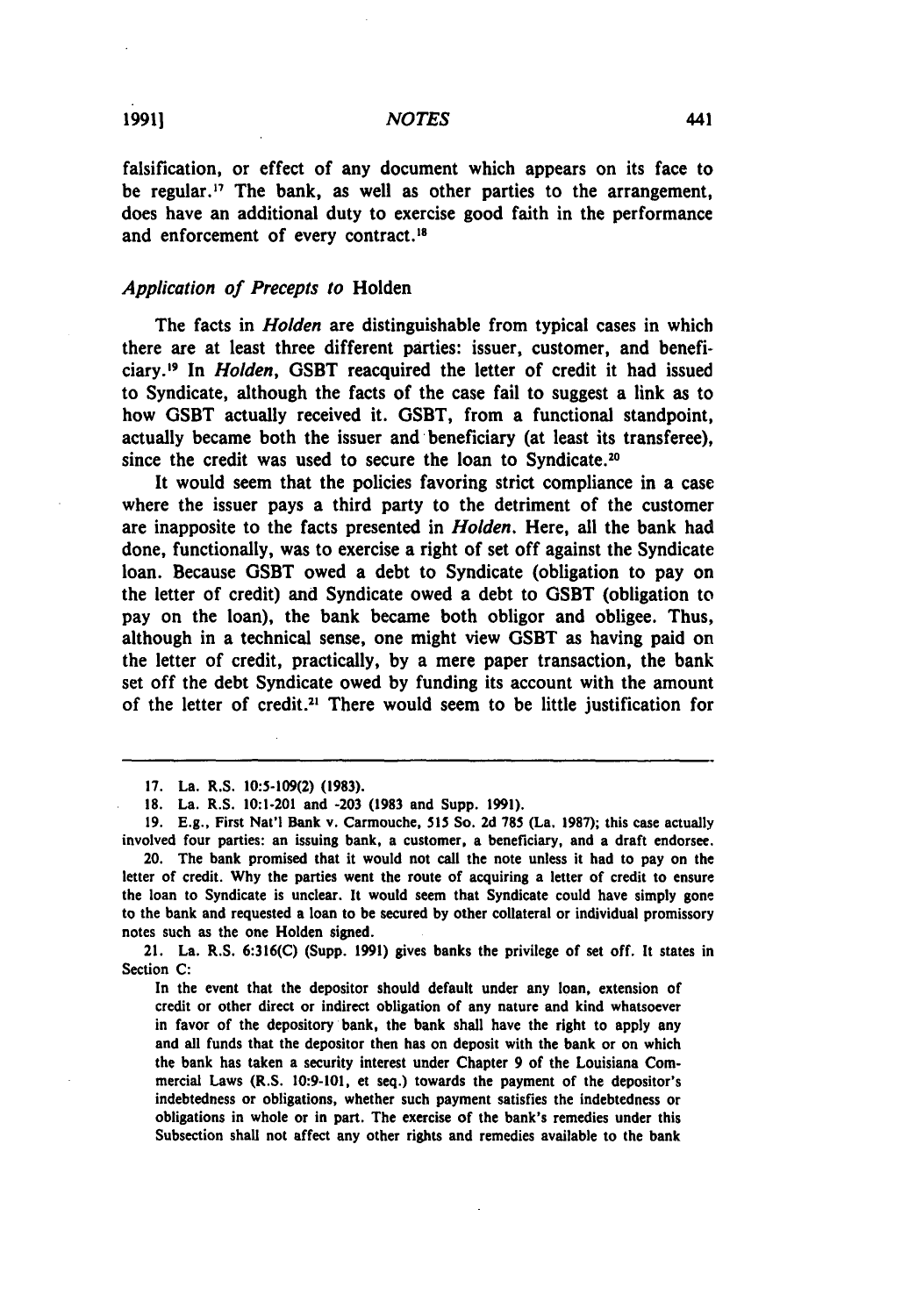Holden to acquire a \$4,000 windfall on a promissory note simply because **GSBT** applied a letter of credit, which it held as security, to Syndicate's debt. Holden was not prejudiced **by** such an action.

The court's excursion into letter of credit law, however, misses the decisive issue in the case, namely, whether Holden had a defense to payment on the promissory note. Ostensibly, Holden would be able to argue that the bank paid on the letter without presenting *to itself* the necessary affidavits the agreement required. Yet, because Holden was an independent party in the contract with **GSBT** on the promissory note, he should have had to prove whether the bank's failure to comply strictly with the terms of the agreement constituted a breach to such an extent that it effectively extinguished his obligation to pay the note.

The fourth circuit skirted the issue **by** stating, "[W]e are not bound by a theory of the case."<sup>22</sup> This, however, would seem to have been the pivotal issue and should have warranted a significant portion of the court's discussion. Nevertheless, because the court chose to analyze the problem **by** focusing on letter of credit law, the following analysis will address both reasons on which the court denied **GSBT** reimbursement.

#### **III.** TIMELY HONORED DRAFT

The court of appeal in *Holden* denied **GSBT** reimbursement on the grounds that it paid on the letter of credit after the agreement had terminated. The agreement stated in pertinent part:

This letter may be drafted against, in full, without being accompanied **by** the Affidavit referred to above from December **11,** 1984 until January **11, 1985** *if this Letter of Credit is not renewed* **by** January **11, 1985** for a period of one **(1)** year expiring January **11, 1986,** in the face amount of \$20,000.00 and in a form acceptable to the beneficiary, its transferees or assigns.<sup>23</sup>

GSBT argued that the language allowed an additional one year extension in the term. The fourth circuit disagreed. The court stated:

There is nothing in the record to show that the letter of credit was renewed **by** Deeks Limited or that the Contessa Vali Syn-

following the depositor's default.

This statute contemplates the bank's right of set off **by** applying funds on deposit to debts owed **by** a depositor. Admittedly, although a standby letter of credit backed only **by** a contingent promissory note is not in fact an insurable deposit within the meaning of the Federal Deposit Insurance Act (Federal Deposit Ins. Corp. v. Philadelphia Gear Corp., 476 **U.S.** 426, **106 S.** Ct. **1931 (1986)),** this does not change the practical effect of what **GSBT** has done **by** a mere paper transaction.

<sup>22.</sup> Gulf South Bank & Trust Co. v. Holden, **562** So. **2d 1132,** 1134 (La. **App.** 4th Cir. **1990).**

**<sup>23.</sup> Id.** (emphasis added).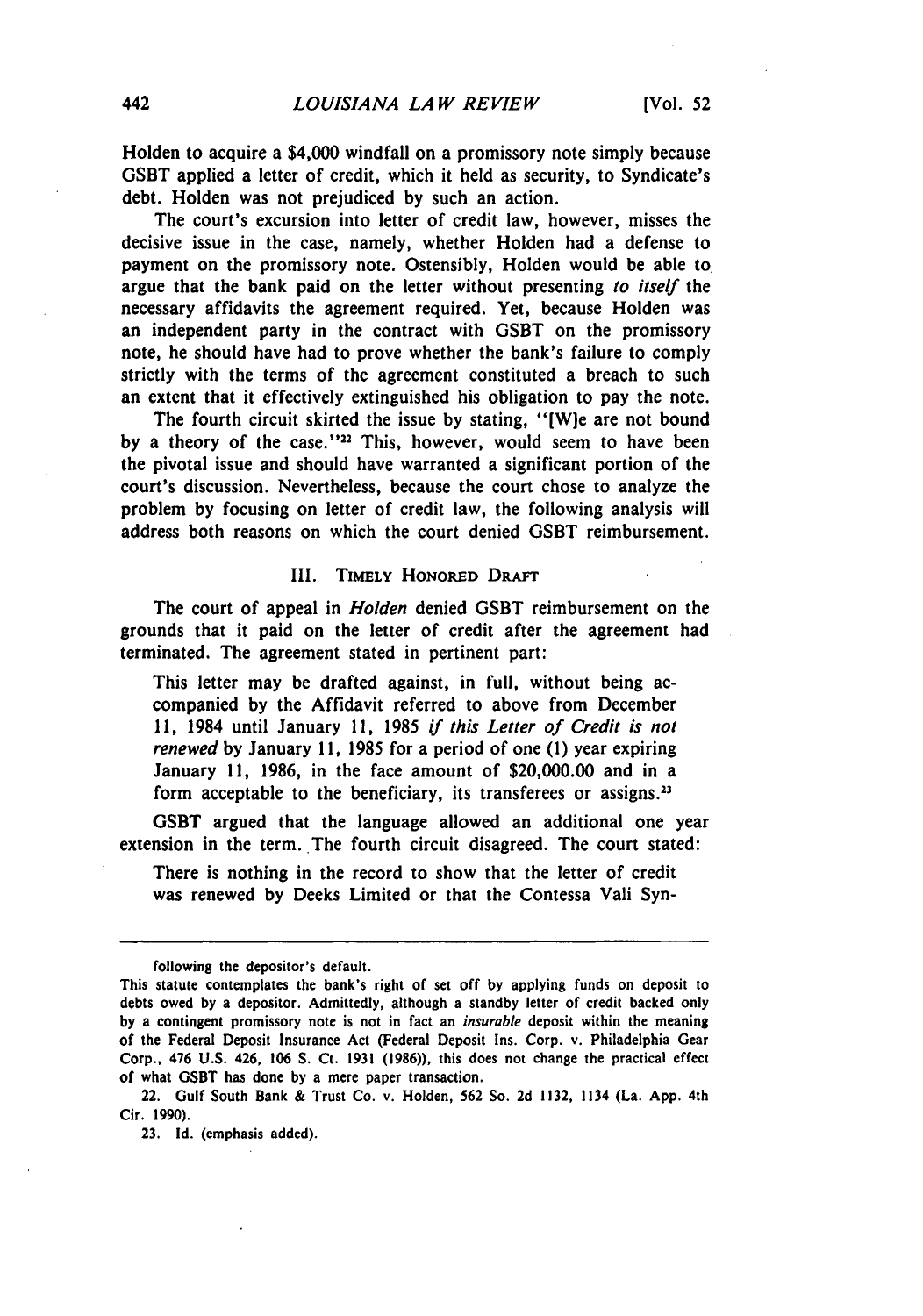dicate as beneficiary of the letter of credit approved the extension as required **by** the quoted provision. The request letter unequivocally seeks issuance of a letter of credit limited to a term of January **13,** 1984 through January **11, 1985.** Gulf South could not unilaterally extend or vary the term of the letter of credit.<sup>24</sup>

Louisiana statutory provisions do not specifically address the liability of an issuer who pays after the term has expired, although in such **a** situation the issue of good faith may arise **.2** The only "time requirement" focuses on the duty of the issuer to pay a draft or demand within a reasonable **time.26** The circumstances in *Holden,* however, do not indicate that **GSBT** breached this particular duty; the question raised in *Holden* was whether the payment occurred within the time frame of the agreement. Once the letter of credit agreement expired, the duty of the issuer to pay, in this case **GSBT,** terminated.<sup>27</sup>

The problem presented in *Holden* involves contractual interpretation rather than statutory application. The letter of credit agreement could certainly have been construed in favor of **GSBT.** The conditional clause, "if this Letter of Credit is not renewed by January 11, 1985,"<sup>28</sup> could have been read only to limit the bank's option of not having to use an accompanying affidavit after January **11, 1985.** The clause does not itself answer whether an extension was contemplated **by** the parties. The court opined that nothing in the record showed that the letter of credit was renewed.<sup>29</sup> Arguably, however, the commercial relationship between Syndicate and **GSBT** implicitly extended the letter of credit at least to the term of the loan arrangement with Syndicate. This would seem to be the case both as a matter of logic and commercial function. Otherwise, **GSBT** would have been unsecured for \$20,000 of the Syndicate's loan as of January **11, 1985.**

Additionally, the fourth circuit noted that **GSBT** could not unilaterally extend the term of the letter of credit.<sup>30</sup> This conclusion seems

**27.** See **J.** White **&** R. Summers, The Uniform Commercial Code **847 (3d ed. 1988)** [hereinafter White **&** Summers].

**29. Id.**

**30. Id.**

<sup>24.</sup> **Id.**

**<sup>25.</sup>** See La. R.S. 10:1-201 and **-203 (1983** and Supp. **1991).**

**<sup>26.</sup>** La. R.S. 10:1-204, **5-112 (1983);** see also **UCP** article 16(c) which requires the bank to examine and determine whether to pay documents within a "reasonable time." This duty has been interpreted strictly in several jurisdictions: **FDIC** v. Vogel, 437 **F.** Supp. **660 (E.D.** Wis. **1977);** The Bazaar, Inc. v. Exchange Nat'l Bank of Chicago, **168 11. App. 3d 811, 523 N.E.2d 57 (Ill. App. 1st** Dist. **1988);** Waidmann v. Mercantile Trust Co. Nat'l Ass'n, **711 S.W.2d 907** (Mo. Ct. **App. 1986).** In other jurisdictions, however, this duty has been minimized so as to exonerate the issuer: People's State Bank of Clay County **v.** Gulf Oil, 446 **N.E.2d 1358** (Ind. Ct. **App. 1st** Dist. **1983).**

<sup>28.</sup> Gulf South Bank **&** Trust Co. v. Holden, **562** So. **2d 1132,** 1134 (La. **App. 4th** Cir. **1990).**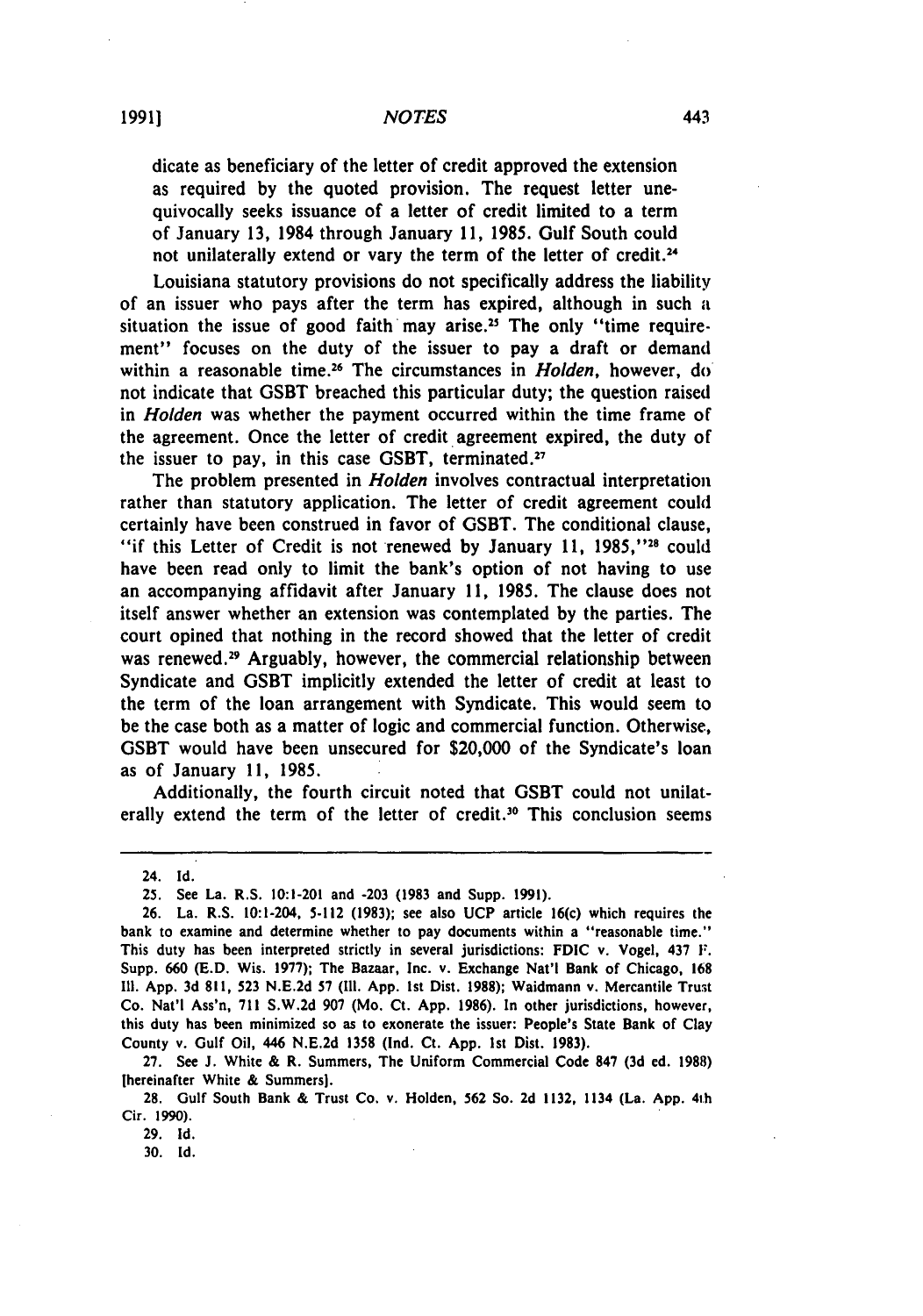somewhat simplistic. The agreement stated that any renewal needed to be in a "form acceptable to the beneficiary, its transferees or assigns."<sup>31</sup> As noted previously, from a functional standpoint, the bank was not only the issuer but also the beneficiary or, at a minimum, the beneficiary's transferee. This is because Syndicate gave GSBT the letter of credit as security on the loan from the bank. The court, however, never addressed this problem. Instead, in an almost mechanical fashion, the court applied a strict compliance standard which logically required the bank to give *itself* permission to approve the extension.

In short, considering the unusual situation presented, in which the bank was both the holder and the issuer of the letter of credit, the court's refusal to allow **GSBT** reimbursement for untimely payment is dubious. The opinion, **by** doing so, focuses too much time on letter of credit technicalities while completely ignoring commercial actuality.

#### IV. WRONGFUL HONOR

*Holden* represents a case of wrongful *honor* and is distinguishable from cases involving wrongful *dishonor.* This distinction extends further than merely stating that in the former situation the bank pays whereas in the latter situation it does not; some courts apply varying standards of compliance depending on whether the case is one of wrongful honor or wrongful dishonor.<sup>32</sup>

31. **Id.**

**32.** Many American jurisdictions in wrongful dishonor cases have applied a strict compliance principle to situations in which a bank refuses to pay on a letter of credit because of discrepancies between the documents presented and the requirements in the letter agreement. Professor Hotchkiss notes that this principle is operative in eleven states, supra note **7,** at 292 n.13; see, e.g., Bebco Distrib., Inc. v. Farmers & Merchants Bank, 485 So. 2d **330** (Ala. 1986); Raiffeisen-Zentralkasse Tirol v. First Nat'l Bank, **671** P.2d 1008 (Colo. Ct. App. **1983);** Armac Indus. v. Citytrust, **203** Conn. 394, 525 A.2d 77 (1987); American Nat'l Bank v. Cashman Bros. Marine Contracting, 550 So. **2d 98** (Fla. Dist. Ct. **App.** 1989); First Nat'l Bank of Council Bluffs v. Rosebud Housing Auth., **291** N.W.2d 41 (Iowa 1980); State ex rel. Missouri Highway & Transp. Comm'n v. Morganstein, **703** S.W.2d 894 (Mo. 1986); United Commodities-Greece v. Fidelity Int'l Bank, 64 N.Y.2d 449, **478** N.E.2d 172, 489 N.Y.S.2d **31** (N.Y. 1985); Dubose Steel, Inc. v. Branch Banking & Trust Co., 72 N.C. App. 598, 324 S.E.2d **859** (1985); Kelly Springfield Tire Co. v. Dakota Northwestern Bank, **321** N.W.2d **516** (N.D. 1982); Olson v. United States Nat'l Bank of Oregon, **70** Or. App. 460, **689** P.2d 1021 (1984); Security State Bank of Basin v. Basin Petroleum Servs., **713** P.2d 1170 (Wyo. 1986); see, e.g., Board of Trade of San Francisco v. Swiss Credit Bank, **728** F.2d 1241 (9th Cir. 1984) (applying California law); Consolidated Aluminum Corp. of Am. v. Bank of Virginia, 704 F.2d **136** (4th Cir. **1983)** (applying Virginia law); see also Philadelphia Gear Corp. v. Central Bank, 717 F.2d **230** (5th Cir. **1983)** (applying Louisiana law).

Some jurisdictions, on the other hand, have opted for a lesser, substantial compliance standard even in wrongful honor cases. See Hotchkiss, supra note **7,** at 294 n.21. See, e.g., First Nat'l Bank of Atlanta v. Wynne, 149 Ga. App. **811, 256** S.E.2d **383 (1979);**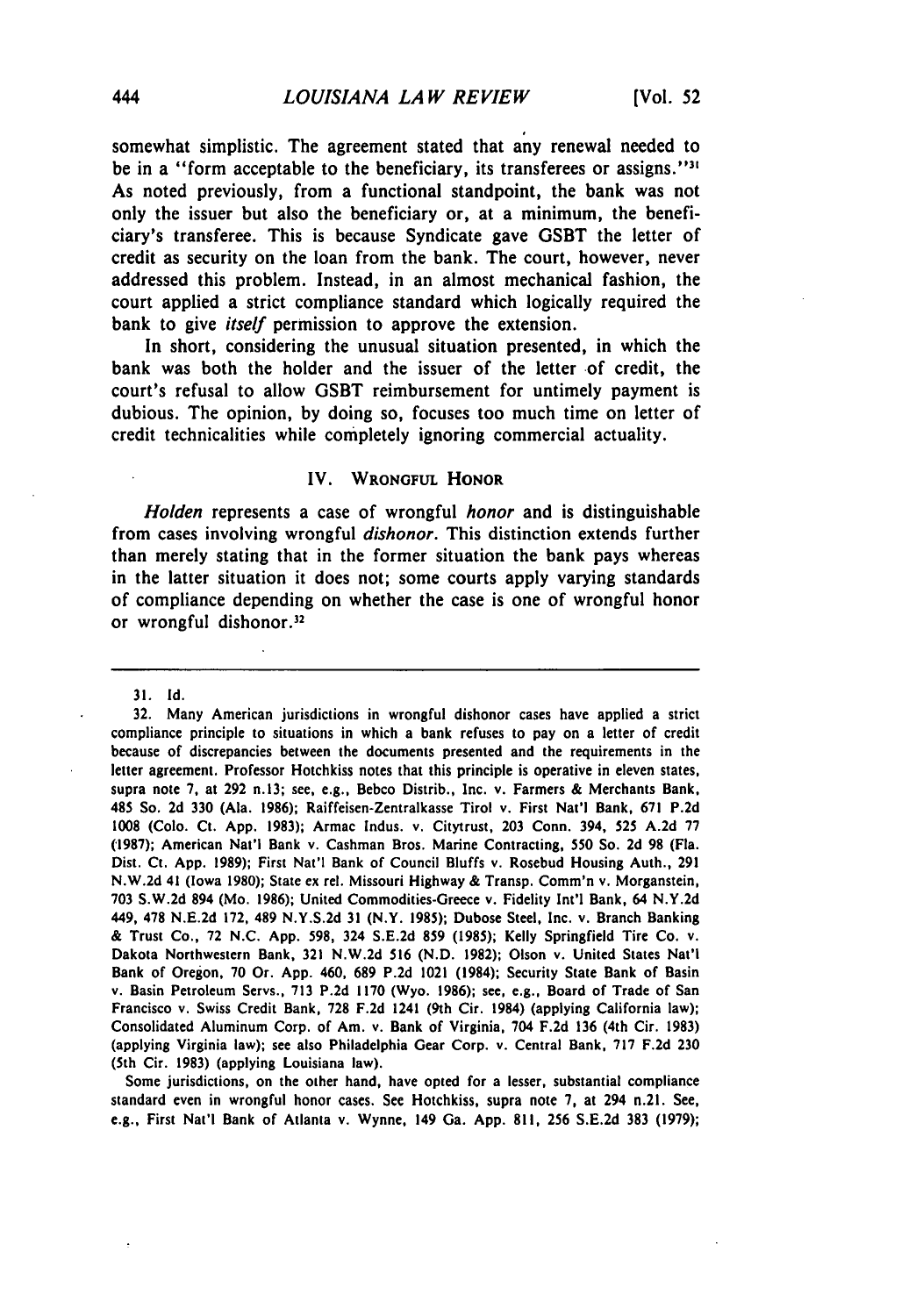#### *Wrongful Honor-A Bifurcated Standard or Strict Compliance?*

**A** wrongful honor suit normally arises after an issuer bank has paid a beneficiary on a letter of credit despite the customer's desire that the issuer withhold payment for some reason. Issuers often will procure the customer's funds or other collateral and will merely debit the customer's account after it has made payment of the letter. The customer's ultimate argument against the issuer is an allegation of a breach of a Louisiana Revised Statutes **10:5-109** duty."

Early on, strict compliance was adopted as the standard in wrongful honor cases. In *Equitable Trust Co. v. Dawson Partners, Ltd.*,<sup>34</sup> Dawson Partners purchased **3,000** kilos of vanilla beans, using a letter of credit for payment. The letter required the seller to present a quality certificate issued **by** two experts. Equitable Trust paid when the seller presented a quality certificate signed **by** one expert. The court held the bank to a strict compliance standard thus denying the bank reimbursement.

This harsh approach has been modified significantly **by** some jurisdictions in cases involving wrongful honor. These courts have held that when there is minor noncompliance in the demand for payment **by** the beneficiary and the issuer pays despite the noncompliance, the issuer is still entitled to reimbursement from its customer.

For example, in *Transamerica Delaval, Inc. v. Citibank,"* the underlying contract called for Transamerica to sell diesel power generators

Other jurisdictions have analyzed letters of credit under what might be called a qualified strict compliance standard. Under this view, courts apply a strict compliance rule but allow for minor or immaterial deviations from the terms of the letter of credit. See Hotchkiss, supra note **7,** at **295** n.29. She notes that only four jurisdictions have proposed such a view (Maryland, Nebraska, New Jersey, and Texas).

An approach that requires anything less than strict compliance has been criticized because it places the issuer in a tenuous position. The banker is put in the position of having to look beyond the face of the documents, to investigate the realities of the transaction, and to weigh the credibility of documents, customs, and beneficiaries. See Hotchkiss, **supra** note **7,** at **295;** see also Dolan, Strict Compliance with Letters of Credit: Striking a Fair Balance, 102 Banking **L.J. 18, 28 (1987).** The issuer is thus placed in the undesirable position of choosing between a suit **by** the beneficiary of the letter of credit and the risk of refusal of reimbursement **by** the customer. See Colorado Nat'l Bank of Denver v. Board of Co. Commn'r, 634 **P.2d 32,** 143 (Colo. **1981)** (Lohr, **J.,** dissenting).

**33.** See White **&** Summers, supra note **27,** at **862.**

- 34. **27** Lloyd's Rep. 49, **52** (H.L. **1927).**
- **35.** 545 F. Supp. 200 **(S.D.N.Y. 1982).**

First Arlington Nat'l Bank v. Stathis, **90 Ill. App. 3d 802,** 413 **N.E.2d 1288 (Il1. App.** Ct. **1981);** Peoples State Bank of Clay County v. Gulf Oil Corp., 446 **N.E.2d 1358 (Ind.** Ct. **App. 1983);** Schweibish v. Pontchartrain State Bank, **389** So. **2d 731** (La. **App.** 4th Cir. **1980);** Bank of Montreal v. Federal Nat'l Bank **&** Trust Co. of Shawnee, **622** F. Supp. 6 (W.D. Okla. 1984) (applying Oklahoma law); Exchange Mutual Ins. v. Commerce Union Bank, **686 S.W.2d 913** (Tenn. Ct. **App. 1983);** Titanium Metals Corp. of Am. v. Space Metals, Inc., **529 P.2d** 431 (Utah 1974).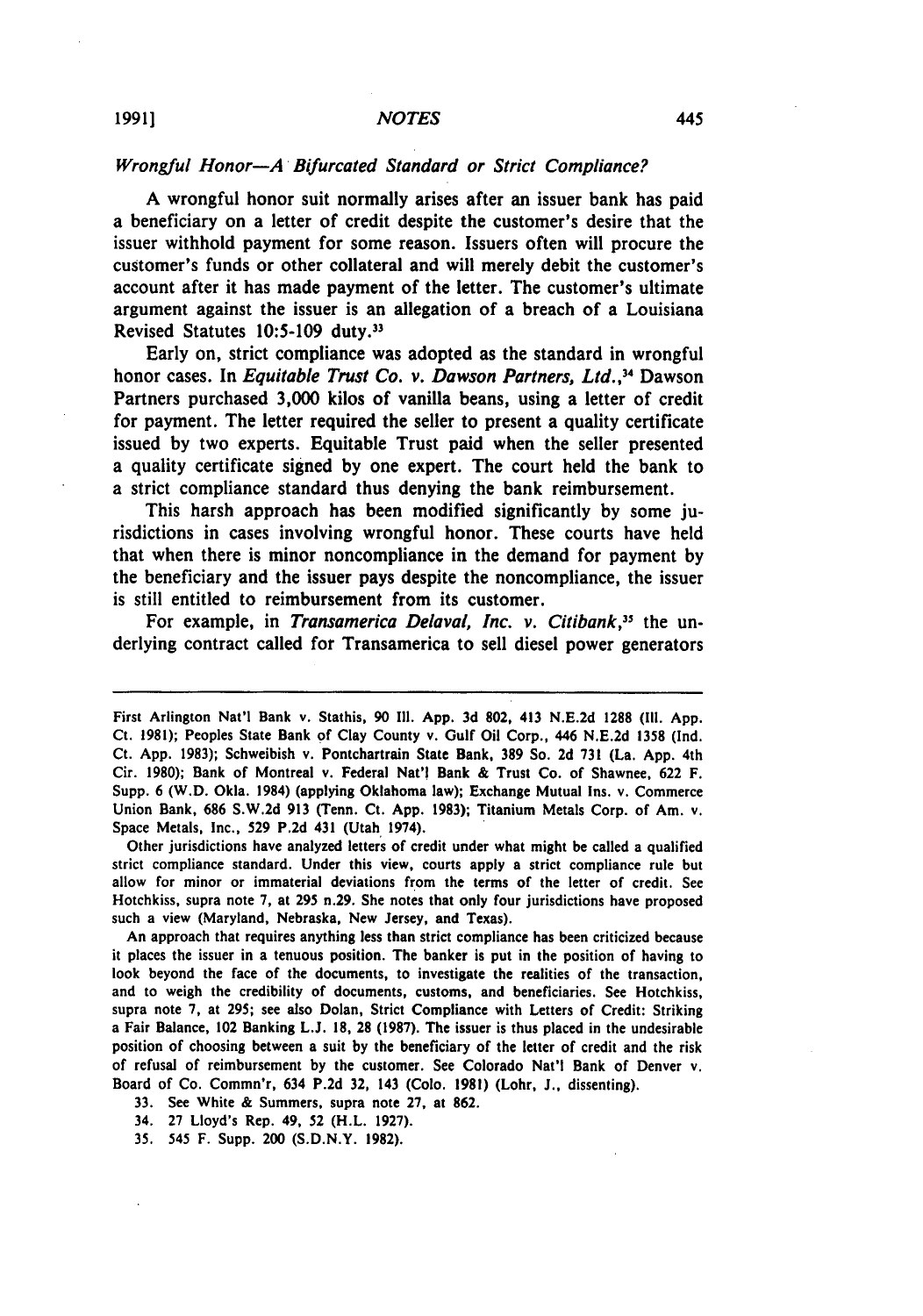to Electrical Work and Maintenance (EWM). A Citibank subsidiary issued a "letter of guaranty" to Transamerica (its customer) in favor of EWM for **\$2,809,833.** A second bank took over the subsidiary's rights and liabilities. Disagreements arose between Transamerica and EWM, and after Transamerica refused to extend the letter of credit, Citibank paid on the letter. Citibank reimbursed itself from Transamerica's account and Transamerica then sued Citibank to recover the amount. It argued that Citibank was not entitled to reimbursement because the demand by EWM did not technically comply with the letter of credit agreement. The court, however, applied a lesser, "bifurcated standard" and held that substantial compliance was sufficient to exonerate Citibank from any liability to its customer.

This case illustrates a clear departure from the strict compliance test set forth in *Dawson Partners. Transamerica*, and other cases like it,<sup>36</sup> suggest that, at least in some jurisdictions, courts are willing to apply a lesser compliance standard in wrongful honor cases than would be applied in wrongful dishonor situations. White and Summers state:

The case *[Transamerica]* is representative of many other cases in which customer sues the issuer for wrongful honor. It is representative first because the customer loses; the customer almost always loses. It is representative secondly because the court adopts a more generous standard of measuring the bank's acts vis a vis the customer than might have been applied vis a vis the beneficiary if the bank had chosen to dishonor.<sup>37</sup>

#### Wrongful *Honor-The Louisiana Standard*

In Holden, the court denied **GSBT** reimbursement because it failed to comply strictly with the terms of the letter of agreement **by** paying on the letter without the requisite attached affidavit certifying that Syndicate had defaulted on its loan to the bank.<sup>38</sup> One might have expected, based on cases like *Transamerica,* that the fourth circuit would have exonerated the bank so as to allow it reimbursement. The court, however, clearly rejected any "bifurcated" or "substantial compliance" standard in the event of wrongful honor. The court based its ruling squarely on *First National Bank v. Carmouche.*<sup>39</sup>

**<sup>36.</sup>** See Bank of Cochin Ltd. v. Manufacturers Hanover Trust, **612** F. Supp. **1533,** <sup>1538</sup>**(S.D.N.Y. 1985),** aff'd, **808 F.2d 209 (2d** Cir. **1986);** Far Eastern Textile Ltd. v. City Nat'l Bank **&** Trust, 430 F. Supp. **193, 196-97 (S.D.** Ohio **1977).**

**<sup>37.</sup>** White **&** Summers, supra note **27,** at **863.**

**<sup>38.</sup>** Gulf South Bank **&** Trust Co. v. Holden, **562** So. **2d 1132, 1133** (La. **App.** 4th Cir. **1990).** The court noted that the bank is under a strict statutory duty to examine the documents with care for compliance with the terms of the letter of credit pursuant to La. R.S. **10:5-109(2).**

**<sup>39. 515</sup>** So. **2d 785** (La. **1987).**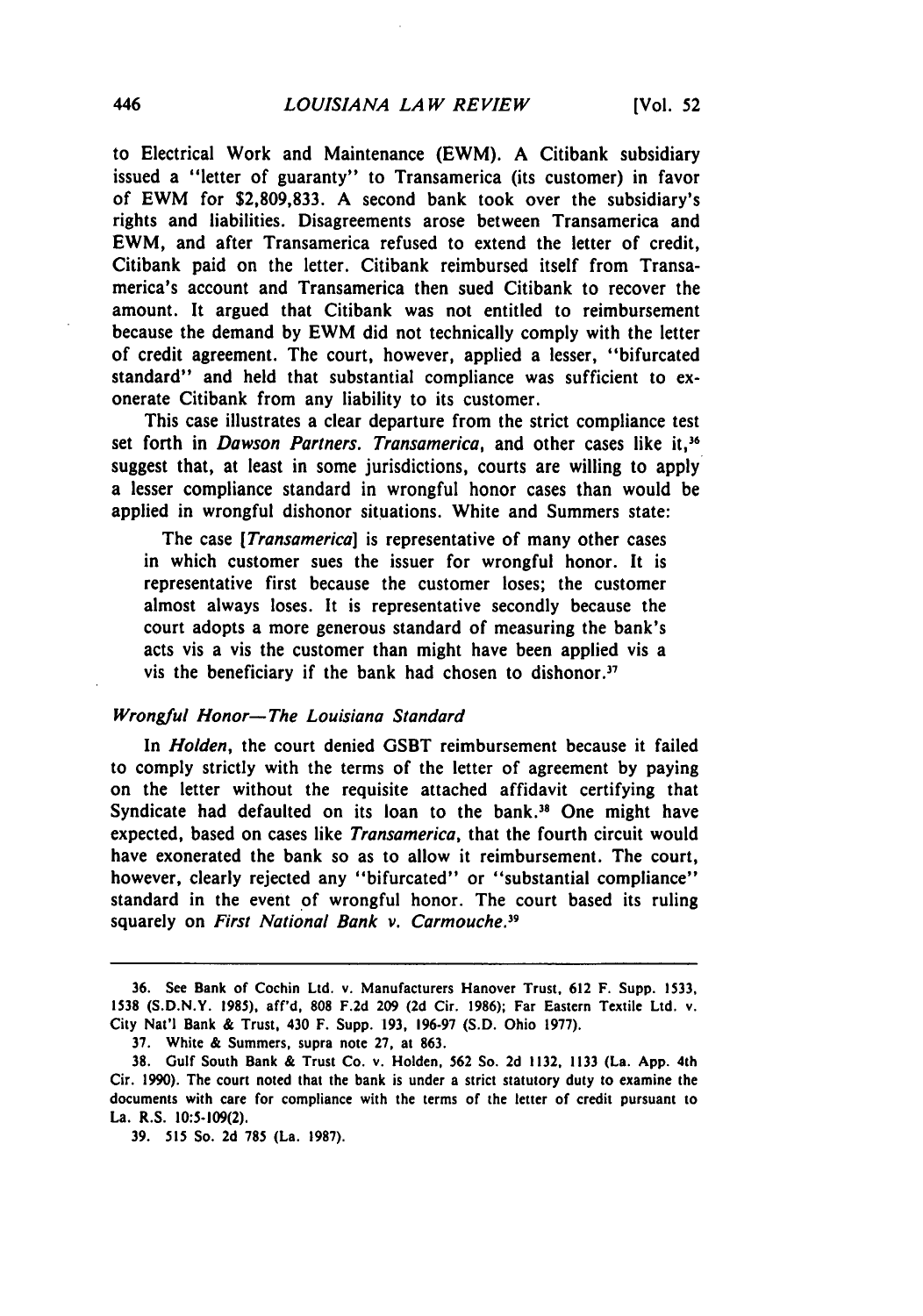In *First National Bank,* the bank brought suit against the customer to collect funds expended in paying a letter of credit. The customer alleged that the bank was in bad faith because it paid the letter of credit despite indications that its customer might not have owed the money. The court held that the bank's obligation to pay was independent of any contractual problems that may have existed between its customer and the beneficiary. Pursuant to its analysis, the court addressed the question of compliance and commented that "[t]he bank is under a strict statutory duty to examine the documents with care" prior to payment on a letter of credit.<sup>40</sup> The decision in *First National Bank*, however, turned more on the issue of the independence of the contract between the issuer and the beneficiary than on the issue of strict or substantial compliance.

**A** similar conclusion regarding the nature of compliance in wrongful honor cases was reached in *Philadelphia Gear Corp. v. Central Bank.4 <sup>1</sup>* The United States Fifth Circuit, applying Louisiana law, stated that any documentation necessary to support payment under a documentary letter of credit must conform exactly to the requirements of the credit arrangement.

It would appear after *Holden* that the doctrine of strict compliance has become well-settled in Louisiana in wrongful honor cases. The *Holden* court, however, failed to explain why this is the appropriate standard. In *Bank of Cochin Ltd. v. Manufacturers Hanover Trust,42* for example, the United States District Court set forth a significant policy reason why a lesser "substantial" compliance standard should be the rule in wrongful honor cases. It stated that such a standard is,

designed to permit the bank to retain flexibility in dealing with simultaneous customer pressure to reject and beneficiary pressure to accept. This discretion ostensibly preserves the bank's ministerial function of dealing solely with documents and the insulation of the letter of credit from performance problems. . . .<sup>43</sup>

Notwithstanding this policy argument, Louisiana has opted to return to the strict standard first set forth in *Dawson Partners.* The question then becomes whether the issuer is entitled to any reimbursement if it fails to conform strictly to the credit agreement requirements.

#### *Reimbursement*

Louisiana law provides that if an issuer has duly honored a draft or demand for payment on a letter of credit, the issuer is entitled to

<sup>40.</sup> **Id.** at **788.**

**<sup>41. 717</sup> F.2d 230** (5th Cir. **1983).**

<sup>42.</sup> **612** F. Supp. 1533 **(S.D.N.Y. 1982).**

**<sup>43.</sup> Id.** at **1539.**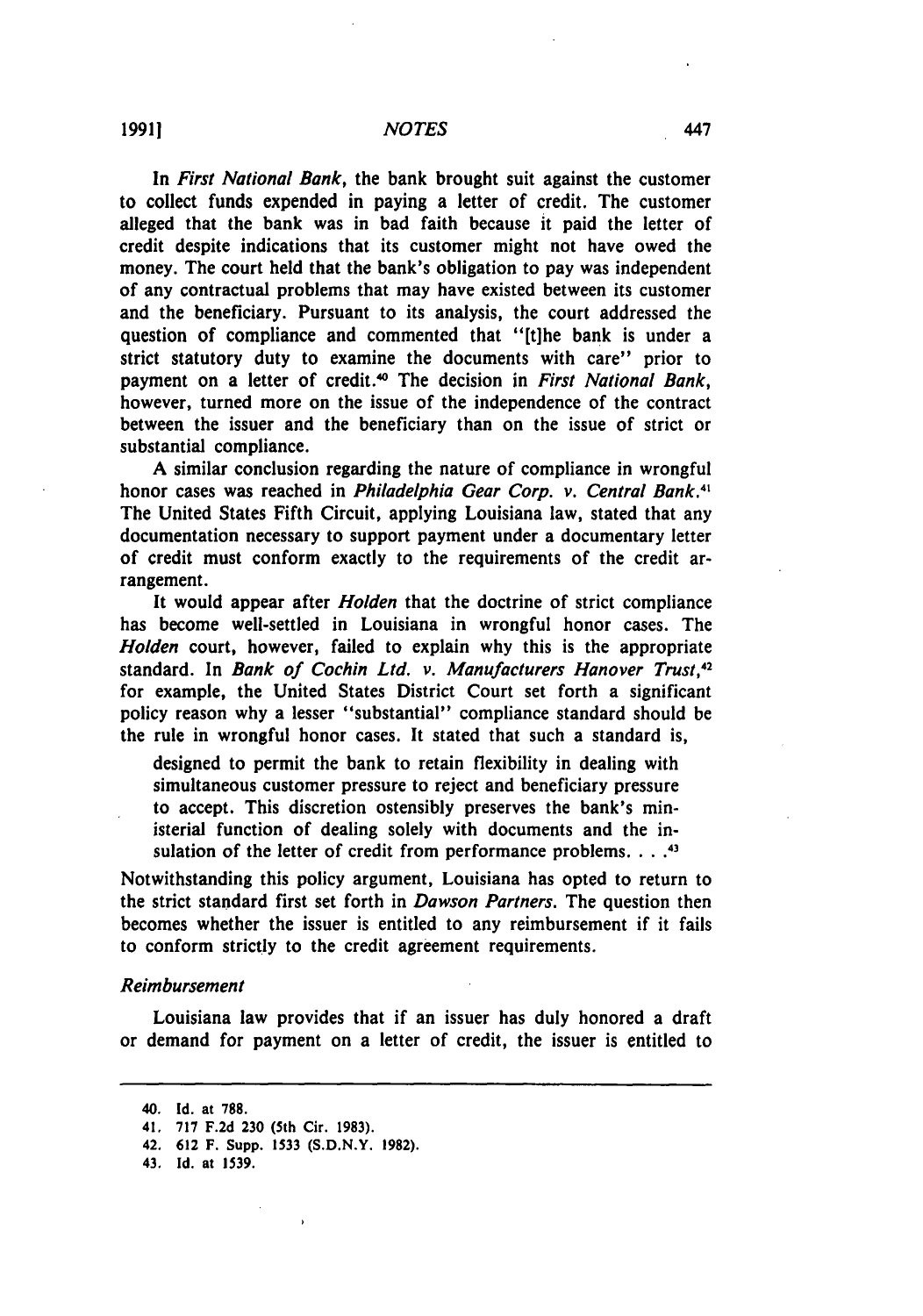immediate reimbursement of any payment made under the credit.<sup>44</sup> The problem arises, however, when the issuer has honored a draft without fulfilling the "strict compliance" standard.

Louisiana courts have uniformly embraced the position that reimbursement is not recoverable **by** the issuer if it honors payment on the basis of noncomplying documents. For example, in *Holden,* **GSBT** failed to comply with the terms of the letter of credit **by** not attaching a required affidavit to the demand for payment. The court admitted that such an act might have been viewed as absurd given the fact that **GSBT** was both the holder of the letter and the Syndicate's creditor. Nevertheless, the court refused the bank reimbursement.

The same principle was espoused both in *First National Bank v.* Carmouche<sup>45</sup> and Philadelphia Gear Corp. v. Central Bank.<sup>46</sup> For example, in *First National* Bank, the Louisiana Supreme Court stated:

The bank is under a strict statutory duty to examine the documents with care, La. R.S. **10:5-109(2),** and cannot *seek* reimbursement from the customer if the documents are not in proper compliance with the terms of the letter.<sup>47</sup>

The rationale for refusing the issuer reimbursement is difficult to understand when the customer has not actually been prejudiced. Eric Holden, for example, got exactly what he was entitled to. He executed a promissory note in return for the bank's issuance of a letter of credit in favor of Syndicate. Allowing Holden to seize upon a technical detail in order to escape from liability on his promissory note to **GSBT** seems unduly harsh. When a customer receives exactly what he bargained for and then is allowed, as it were, to reimburse the bank and then receive the reimbursement back, it amounts to nothing less than a windfall.<sup>48</sup>

It should be recalled that the factual situation in *Holden* is not typical of normal letter of credit arrangements, given the fact that **GSBT** held the letter of credit as security for the debt of Syndicate in whose favor the letter was originally issued. The fourth circuit failed to take this into consideration. The application of a strict compliance standard under these circumstances, resulting in a denial of reimbursement to **GSBT,** does not further the policies behind the application of the rule in otherwise normal circumstances. Even in a typical letter of credit arrangement, some academic authorities suggest that banks should rarely

<sup>44.</sup> La. R.S. 10:5-114(3) **(1983).**

<sup>45.</sup> **515** So. **2d 785** (La. **1987).**

<sup>46.</sup> **717 F.2d 230** (5th Cir. **1983).**

<sup>47.</sup> *First National Bank, 515* So. **2d** at **788** (emphasis added).

<sup>48.</sup> White & Summers, supra note **27,** at 864.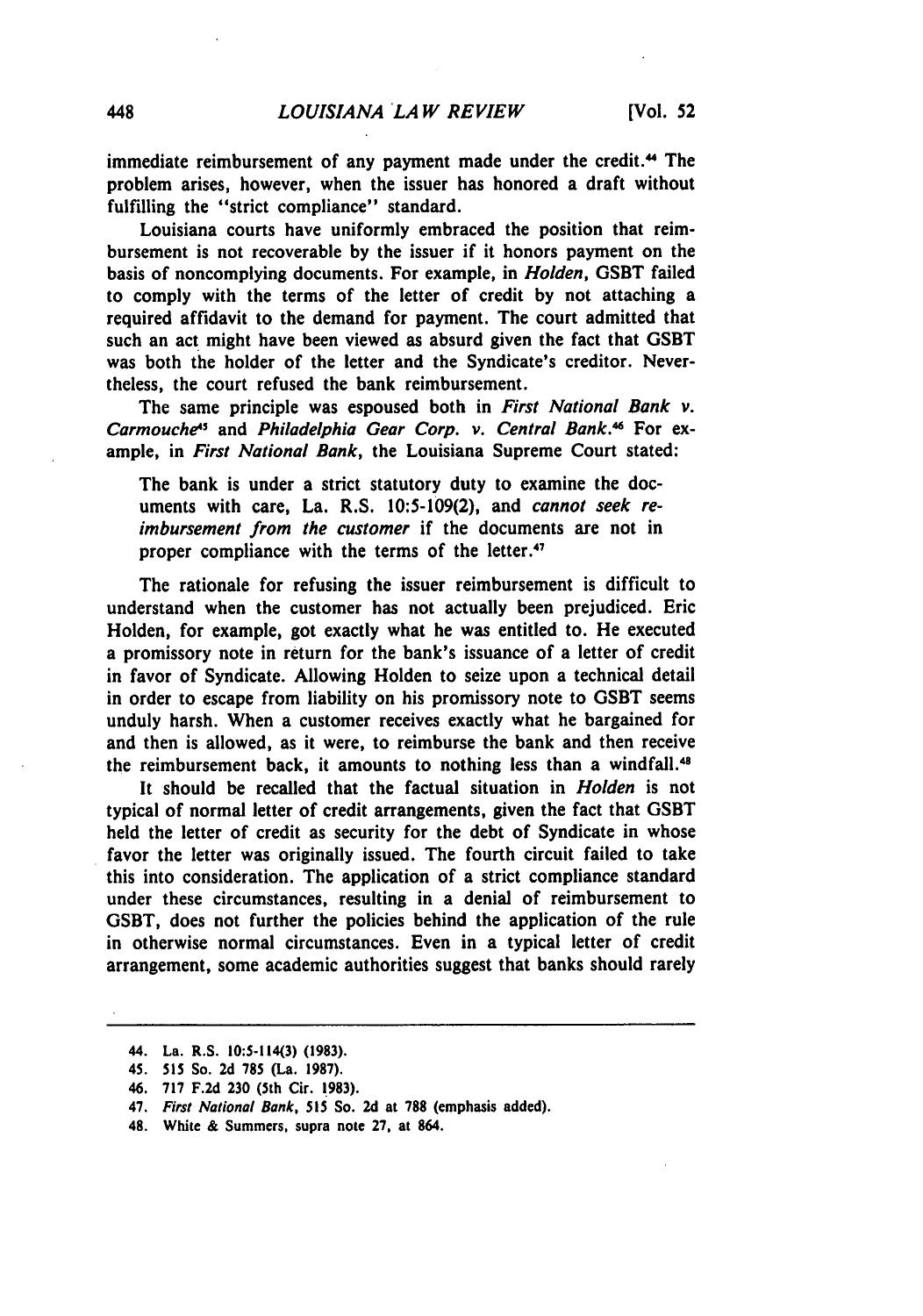be refused reimbursement.<sup>49</sup> As a matter of policy, if all of the essential requirements of a letter of credit are complied with, the integrity of the transaction should not be challenged on technical or inconsequential reasons. In particular, Louisiana courts should strike a balance between the integrity of letter of credit transactions and the requirement of their fluidity if the objective of increased dealings to the mutual satisfaction of all interested parties is to be enhanced.<sup>50</sup>

#### V. **UNYUST** ENRICHMENT

After *Holden,* it seems evident that Louisiana law requires strict compliance, pursuant to payment on a letter of credit, as a basis for the right of reimbursement. One issue, however, that neither the parties nor the court raised, was whether an issuer that fails to comply technically with the requirements of the letter of credit may recover its payment under a theory of unjust enrichment; this question arises, particularly in a case like *Holden* where the customer received a windfall at the bank's expense.

#### *The Doctrine of Unjust Enrichment*

The Louisiana Civil Code appears to provide some statutory basis for the action of unjust enrichment. Article **2055** states in pertinent part:

Equity, as intended in the preceding articles, is based on the principles that no one is allowed to take unfair advantage of another and that no one is allowed to enrich himself unjustly at the expense of another."

<sup>49.</sup> White and Summers state:

For several reasons we believe it should be an unusual case in which the customer. successfully recovers from the issuing bank for wrongful honor. In the usual case the bank's bias and its selfish interest run exclusively toward dishonor.... In the normal case the issuer's most obvious and intense interest will be in its customer as against a diffuse and remote interest in the integrity of the letter of credit system. **If** we are to preserve the independence principle and bolster the utility of letters of credit, the law must encourage banks to act in a relatively disinterested way, namely to pay. Moreover, one should have some sympathy for the bank in this position. The bank earns only a small fee, has a limited amount of time to make a decision and, at least when it acts in good faith, courts should be sympathetic to its judgment about beneficiary's compliance with the credit.

**Id.** at **863** (footnote omitted).

**<sup>50.</sup> Cf.** Banco Espanol de Credito v. State Street Bank **&** Trust Co., **385 F.2d 230,** 234 (Ist Cir. **1967),** cert. denied, **390 U.S. 1013, 88 S.** Ct. **1263 (1968).**

**<sup>51.</sup>** La. Civ. Code art. **2055.**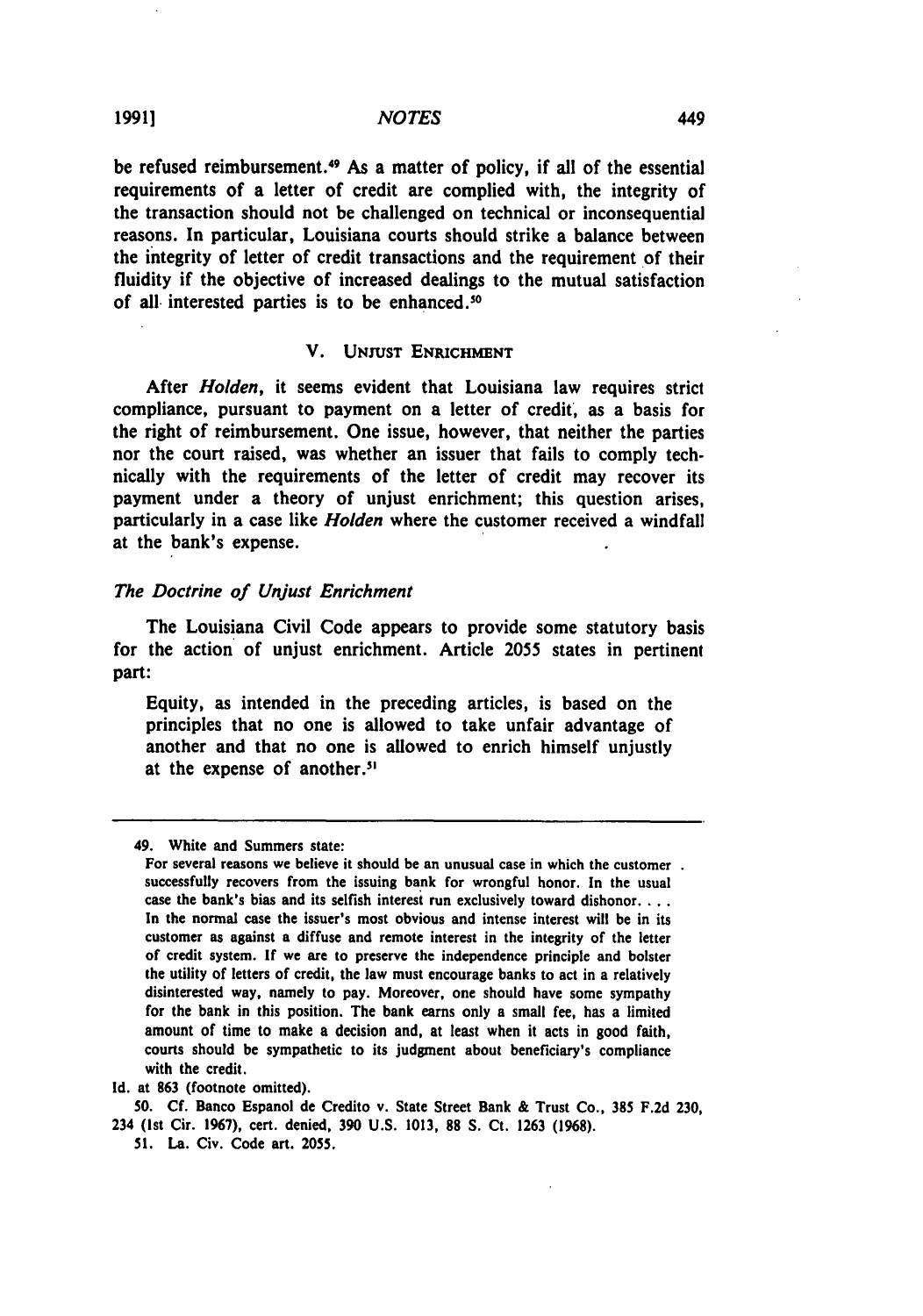Some commentators, however, have suggested that Louisiana Civil Code article **2055** (formerly articles 1964, **1965** and **1966)** provides a cause of action only when there has been a contract because the article is located in Title IV, entitled "Conventional Obligations or Contracts."<sup>52</sup> This requirement certainly would be satisfied **by** the factual situation in *Holden,* where a contract existed between Holden and GSBT.

The landmark decision regarding the action for unjust enrichment was *Minyard v. Curtis Products, Inc.*<sup>53</sup> This decision set forth five requirements necessary to recover under this cause of action: **(1)** an enrichment; (2) an impoverishment; **(3)** a connection between the enrichment and impoverishment; (4) an absence of justification for the enrichment and impoverishment; and **(5)** an absence of a remedy provided **by** law. Since the *Minyard* decision, these requirements have become well-settled as a basis of any recovery for unjust enrichment.<sup>54</sup> Further, all five requirements must be satisfied due to the fact that Louisiana law is fundamentally hostile to this cause of action.<sup>55</sup>

The fourth requirement, an absence of justification for the enrichment and impoverishment, of an action for unjust enrichment is probably the most stringent. The law does not allow recovery for any unjust enrichment, rather, only the unjust enrichment for which there is no justification in law or contract.<sup>56</sup> Tate further states, "The action can only be used in the case of unjust enrichments *without legal justification;* and then only if no other practical remedy is available **by** which the impoverishment might be or might reasonably have been avoided."<sup>17</sup>

#### *Application to* Holden

Although **GSBT** conceivably could have met four of the five requirements necessary to set forth a cause of action for unjust enrichment, the fourth element cited above would have presented a significant prob-

**55.** See Louviere v. Shell Oil Co., **509 F.2d 278,** 284 (5th Cir.), reh'g denied, **<sup>515</sup> F.2d 571 (1975),** cert. denied, 423 **U.S. 1078, 96 S.** Ct. **867 (1976)** (applying Louisiana law).

*56.* Edmonston, **289** So. **2d** at 122.

**57.** Tate, supra note *52,* at 904 (emphasis added).

**<sup>52.</sup>** See Tate, The Louisiana Action for Unjustified Enrichment, **50** Tul. L. Rev. **883,** 894 **(1976).**

**<sup>53. 251</sup>** La. 624, **205** So. **2d** 422 **(1967).**

<sup>54.</sup> See Coleman v. Bossier City, **305** So. **2d** 444 (La. 1974); Edmonston **v.** A-Second Mortgage Co., **289** So. **2d 116** (La. 1974); Brignac v. Boisdore, **288** So. **2d 31** (La. **1973);** Mouton v. State, **525** So. **2d 1136** (La. **App. Ist** Cir.), writ denied, **526** So. **2d** <sup>1112</sup> **(1988);** Barton Land Co. v. Dutton, 541 So. **2d 382** (La. **App. 2d** Cir.), writ denied, 543 So. **2d 23 (1989);** Abbeville Lumber Co. v. Richard, **350** So. **2d 1292** (La. **App. 3d** Cir. **1977);** Wilkinson v. Plaquemines Parish Comm'n Council, **537** So. **2d** 1222 (La. **App.** 4th Cir. **1989); FPS,** Inc. v. Continental Contractors, Inc., **537** So. **2d 831** (La. **App.** 5th Cir.), writ denied, 540 So. **2d 328 (1989).**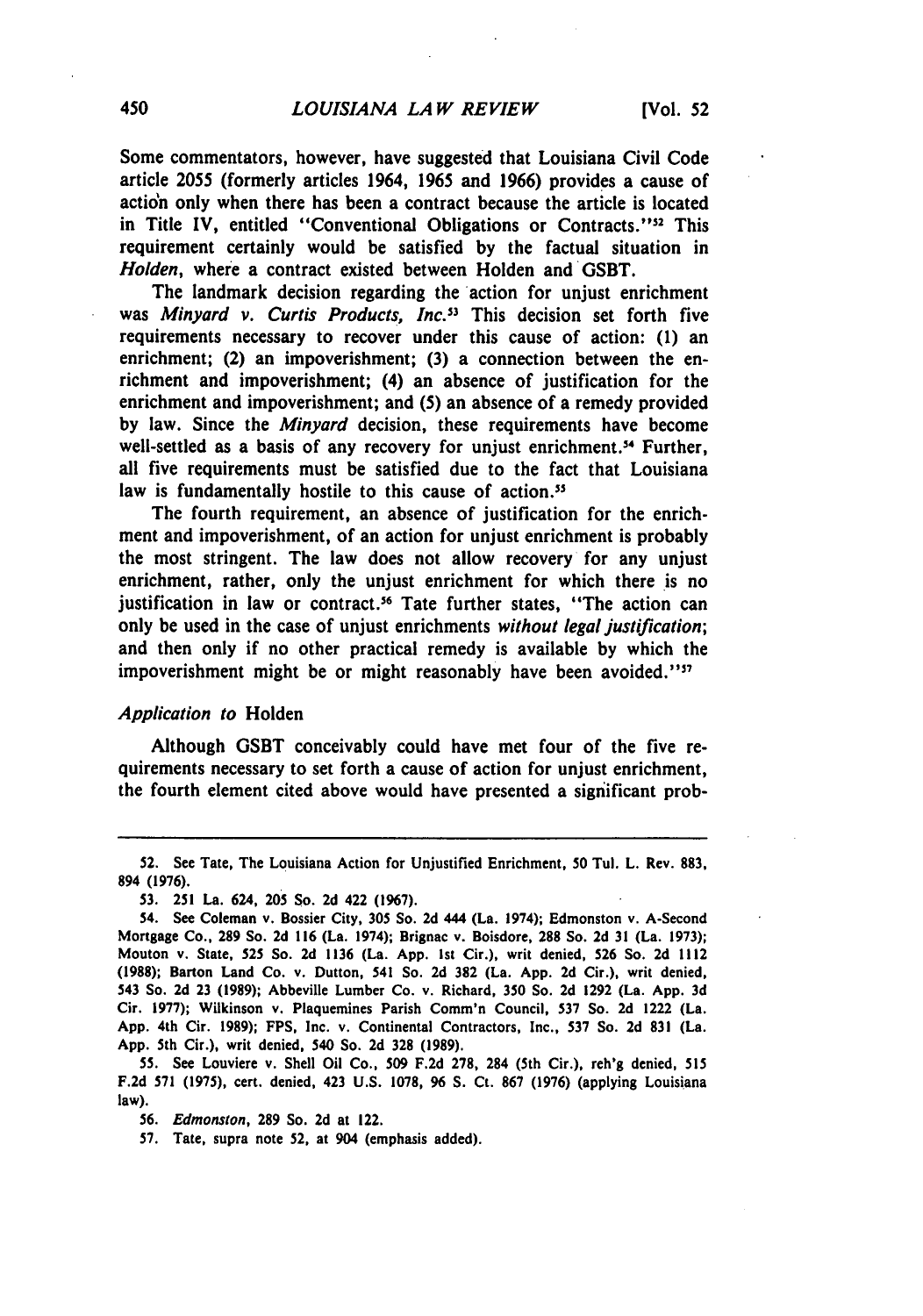lem. This is true in two respects: **(1)** Louisiana Revised Statute **10:5-** 114(3) suggests that reimbursement is allowed *only* when a bank has *duly honored* a letter of credit; and (2) the limited number of Louisiana cases prior to *Holden* that pertain to wrongful honor suggest that reimbursement will only be allowed if the issuer strictly complies with the stipulations of the credit agreement. Thus, the *Holden* court most likely would have reasoned that any denial of reimbursement, despite the windfall to the customer, is justified under the present state of law in Louisiana. Hence, *dura lex sed lex.*

#### VI. *SCOTT V. BANK OF COUSHATTA*: A RED FLAG FOR BANKERS

#### The *Facts and Holding*

The problem that Holden raises for banks is no doubt enhanced **by** the case *Scott v. Bank of Coushatta."* In *Scott,* customers (the Scotts) brought an action against the bank demanding cancellation of a mortgage on their property. They had used the property as collateral for a promissory note (dated August 4, **1980),** executed for their son pursuant to the purchase of a car.<sup>59</sup> Approximately one year later (August 18, 1981), the son obtained a new loan from the bank to purchase a truck. He forged the signatures of his parents to the note without their permission, and the bank, unaware of the son's act at the time, treated the new note as a novation, thus extinguishing the former obligation of the Scotts. The Scotts sometime later received notice from the bank that the new note was due. They then filed suit against the bank demanding cancellation of the mortgage on their property and seeking damages.

The trial court held that the Scotts could not be held liable on the former note and that the second note had the effect of cancelling the previous obligation. The court of appeal reversed. It held that the latter note was a renewal of the former one and that the Scotts still owed the obligation evidenced by the former note.<sup>60</sup>

The Louisiana Supreme Court reversed. The court stated that when the bank marked "paid" on the former note, it evidenced an intent to release the debtor. Hence, it construed the later note as a "novation." The effect of the novation, from the bank's standpoint, was to give the Scotts a windfall for the balance remaining on the first note and to cause the bank to suffer a loss.

**<sup>58. 512</sup>** So. **2d 356** (La. **1987).**

**<sup>59.</sup>** The facts indicate that Mrs. 'Scott signed both her name and Mr. Scott's name to the promissory note. She did so with Mr. Scott's permission. The effect of their signatures, however, made them liable on the note in the event their son failed to fulfill his obligation to make payments on the car.

**<sup>60.</sup>** Scott v. Bank of Coushatta, *501* So. **2d 1032, 1036** (La. **App. 2d** Cir. **1987).**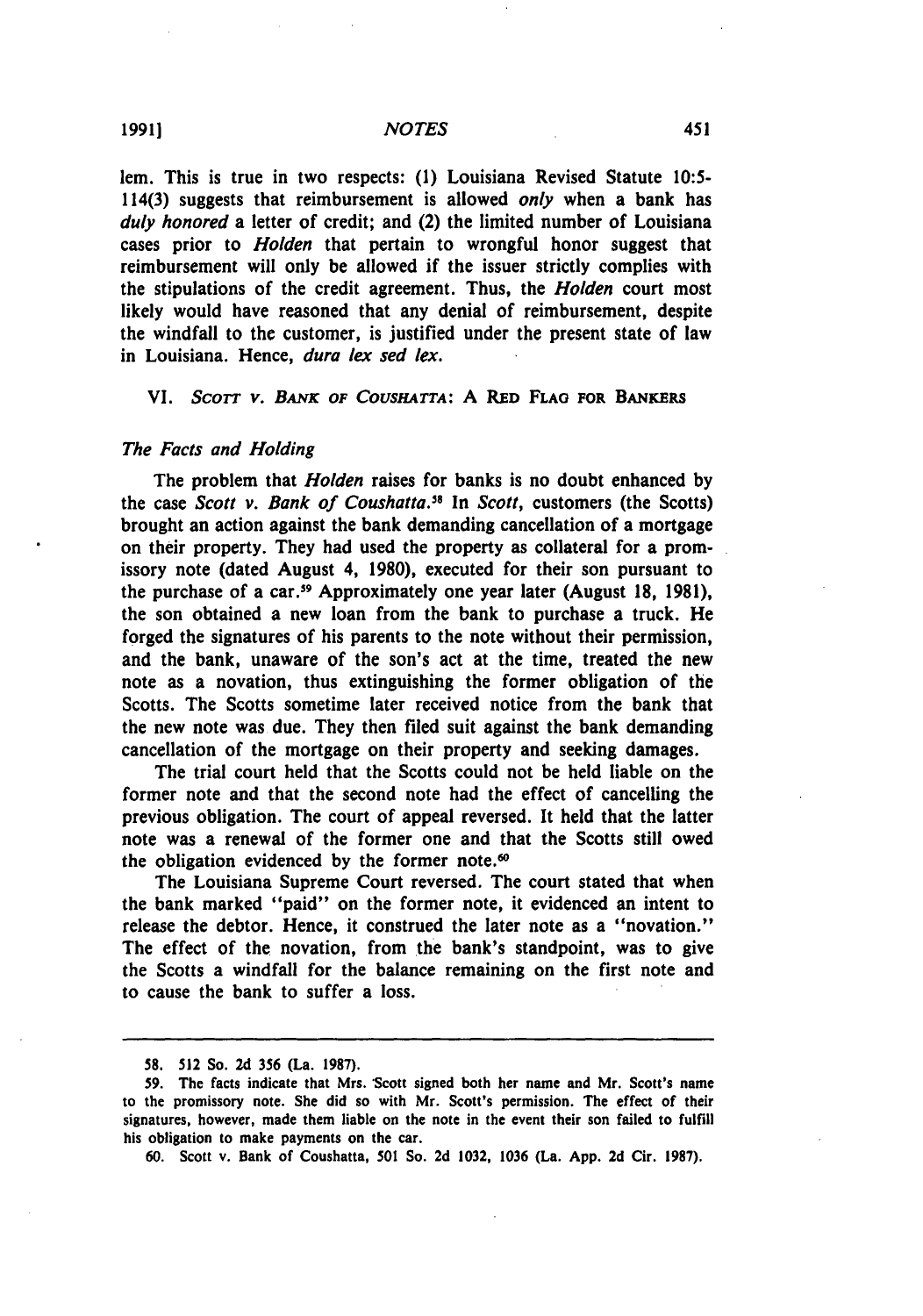Although the bank argued that the later note had been entered into **by** error and hence should have resulted in a vitiation of consent on its part, the court held that the bank's *inexcusable neglect* precluded it from successfully rescinding the novation.<sup>61</sup> The negligence, according to the court, was due to the bank's failure to check pertinent signature cards of the Scotts which were on file and which would have put the bank on notice that the forged signatures were in fact not the Scotts'.

In a persuasive dissenting opinion, Justice Dennis argued that such a ruling "breaks with precedents establishing an inexcusable error rule and can only result in requiring bankers to take extreme precautions that will impose unnecessary costs of time, inconvenience and expense on honest, reasonable bank customers."62 Dennis argued that the bank in this case was not guilty of inexcusable error or gross fault. The bank was guilty only of very slight negligence.<sup>63</sup> He concluded that because the bank was merely trying to avoid a loss whereas the customer was seeking a windfall, the bank should not be barred from rescinding the later obligation because of its error induced by the Scotts' son.<sup>64</sup>

#### *Implications of* Scott

The result in *Scott* is analogous to the decision in *Holden.* In both cases, there were contracts, very slight negligence (if any in *Holden),* and a refusal **by** the respective courts to allow the banks recovery on their loss. The dissenting opinion **by** Dennis in *Scott* raises some of the same troublesome implications found in the *Holden* decision. For example, if a bank, as in *Holden,* is held to a strict compliance standard in wrongful honor cases, particularly when it has exercised good faith in the transaction, such a rigid standard will force banks to exercise precautions not customary in ordinary business. These additional precautions will in turn increase delay, inconvenience, and overhead costs for the bank, which ultimately will be passed on to bank customers.<sup>65</sup>

Despite the harshness of both *Holden* and *Scott,* these cases, nevertheless, represent the status of the law in Louisiana and serve as strong warnings to banks to exercise extreme caution in their banking practices.

#### VII. GUIDELES FOR **BANKs** *n* **LIOHT OF** *HOLDEN*

In light of the strict requirements placed on banks in letter of credit agreements, several guidelines are suggested to help banks alleviate some

**<sup>61.</sup>** Scott, 512 So. **2d** at **361.**

**<sup>62.</sup> Id.** at 365 (Dennis. **J.,** dissenting).

**<sup>63.</sup>** Id.

<sup>64.</sup> Id.

**<sup>65.</sup> Id.** at 366 (Dennis, **J.,** dissenting).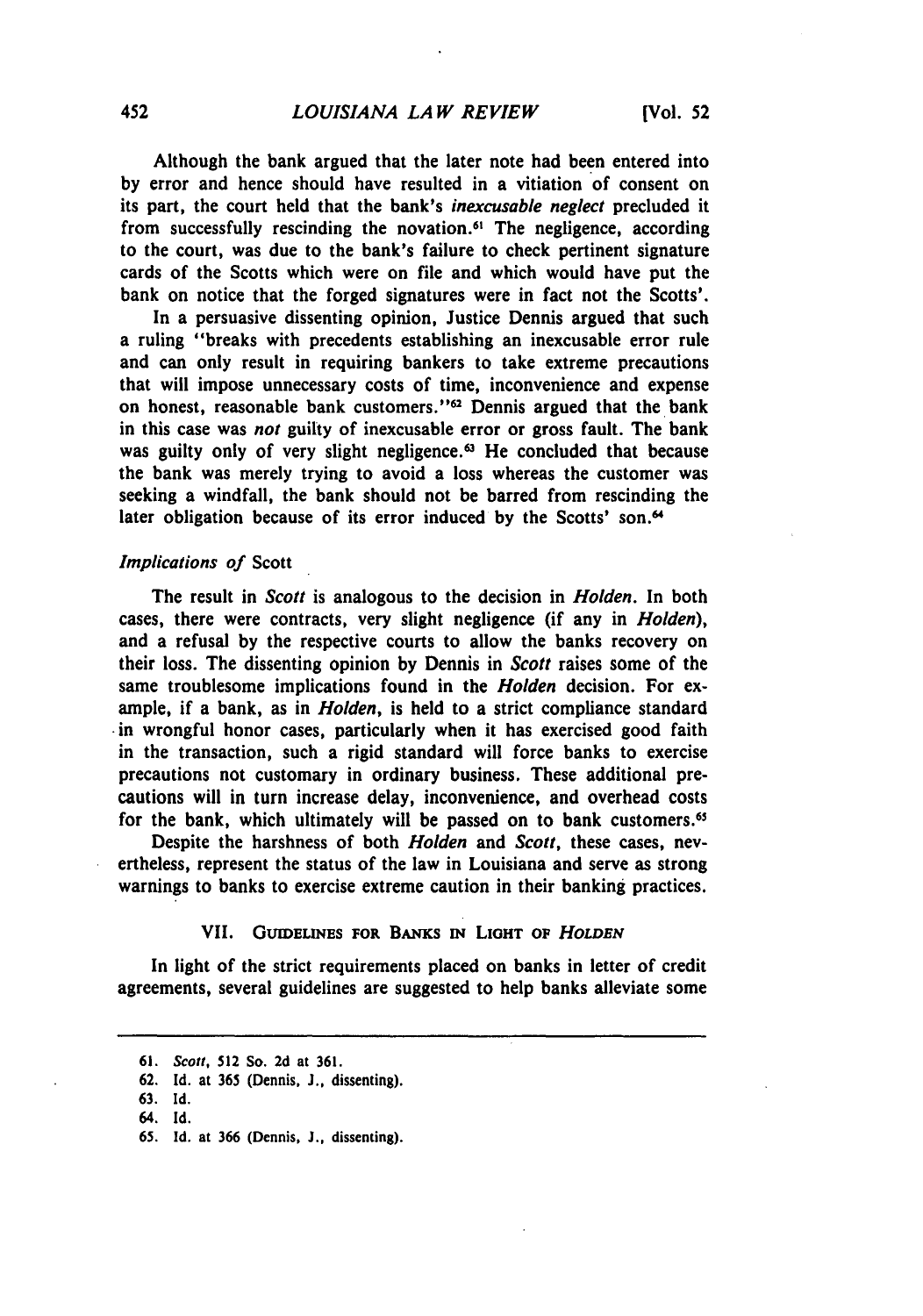*NOTES*

of the potential problems prior to entering such agreements. First, banks should attempt to acquire adequate security to ensure a customer's performance in the event that the bank has to pay on the letter of credit. Promissory notes **by** themselves are less than adequate as evidenced by *Holden*. Funds on hand are by far the best.<sup>66</sup>

Second, the bank should endeavor to secure a comprehensive reimbursement agreement from its customer prior to entering a letter of credit arrangement. It is doubtful that a bank can secure an agreement that would exculpate it from any action it might take. For example, in *Overseas Trading Corp. v. Irving Trust Co.* **,67** the letter of credit provided for absolute discretion **by** the issuer, and the customer agreed to reimburse the bank despite the documents being insufficient, defective, or even forgeries." Although Louisiana Revised Statutes **10:5-109** does not necessarily preclude such an agreement,<sup>69</sup> 10:1-102(3) regarding disclaimers of "good faith, diligence, reasonableness, and care" might invalidate it.7o Thus, although broad exculpatory agreements may be problematic, clauses of more limited application should withstand the test of **10:1- 102(3).** Consequently, an issuer acting reasonably in paying a draft arguably should be protected by such a clause.<sup>71</sup>

Third, if the issuing bank pays a beneficiary because the customer has failed in some way to honor its underlying contract with the beneficiary, the bank's right of reimbursement should be enforceable through the doctrine of subrogation. Although some cases have held that such an action violates the notion of independence **by** interfering with the underlying contract between customer and beneficiary, $<sup>72</sup>$  Hawkland and</sup> Holland suggest that this is incorrect.<sup>73</sup> They espouse the position that in the absence of agreements between the issuer and customer that would allow it to pursue the customer after paying the beneficiary, "the issuing bank ought to be put in the same position that the beneficiary occupied with regard to the right to pursue the customer."<sup>74</sup>

Finally, the safest guideline for a bank to follow is to examine carefully any documents or papers pursuant to payment on a letter of credit. The law now requires strict compliance, even in wrongful honor

74. **Id.**

**<sup>66.</sup>** White **&** Summers, supra note 27, at **865.**

**<sup>67. 82</sup> N.Y.S.2d 72** (N.Y. Sup. Ct. 1948).

**<sup>68.</sup> Id.** at 74; see also White **&** Summers, supra note **27,** at **865** n.9.

**<sup>69.</sup>** One could conceivably argue that the clause "unless otherwise agreed" in La. R.S. **10:5-109(l)** allows for such a broad disclaimer.

**<sup>70.</sup>** White **&** Summers, supra note **27,** at **865;** see also Hawkland **&** Holland, **UCC** Series § 5-114:13 **(1986).**

**<sup>71.</sup>** White & Summers, supra note **27,** at **865.**

**<sup>72.</sup>** In Re Economic Enterprises, Inc., 44 B.R. **230** (Bankr. **D.** Conn. 1984); see also Overseas Trading Corp. v. Irving Trust Co., **82 N.Y.S.2d 72, 76** (N.Y. Sup. Ct. 1948).

**<sup>73.</sup>** Hawkland & Holland, **UCC** Series § 5-114:13 (Supp. **1991).**